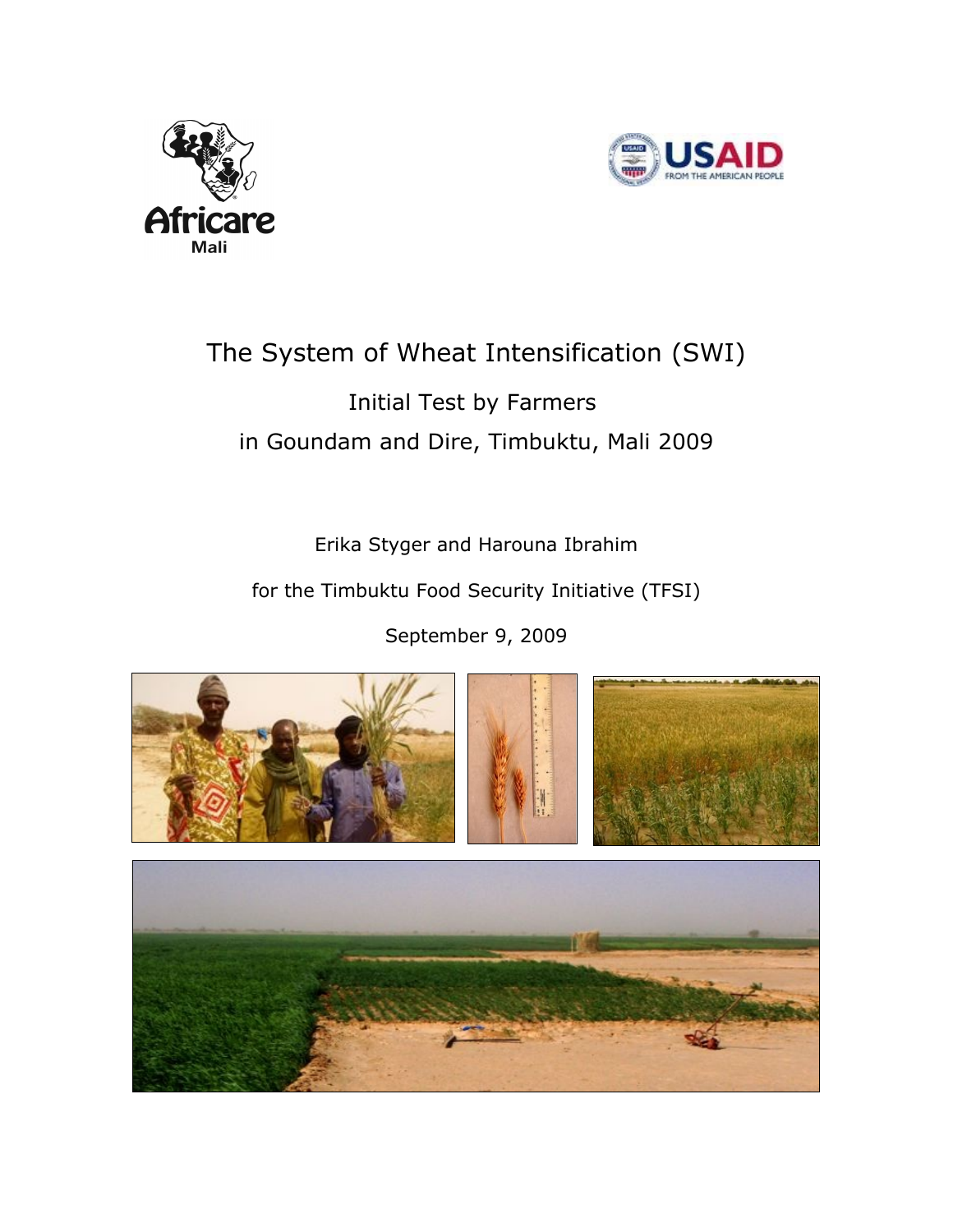



# The System of Wheat Intensification (SWI)

# Initial Test by Farmers in Goundam and Dire, Timbuktu, Mali 2009

for the Timbuktu Food Security Initiative (TFSI), Africare, Goundam, Mali

by

Erika Styger, PhD Harouna Ibrahim [estyger@yahoo.com](mailto:estyger@yahoo.com) [africareisat@gmail.com](mailto:africareisat@gmail.com) [http://www.erikastyger.com](http://www.erikastyger.com/)

September 9, 2009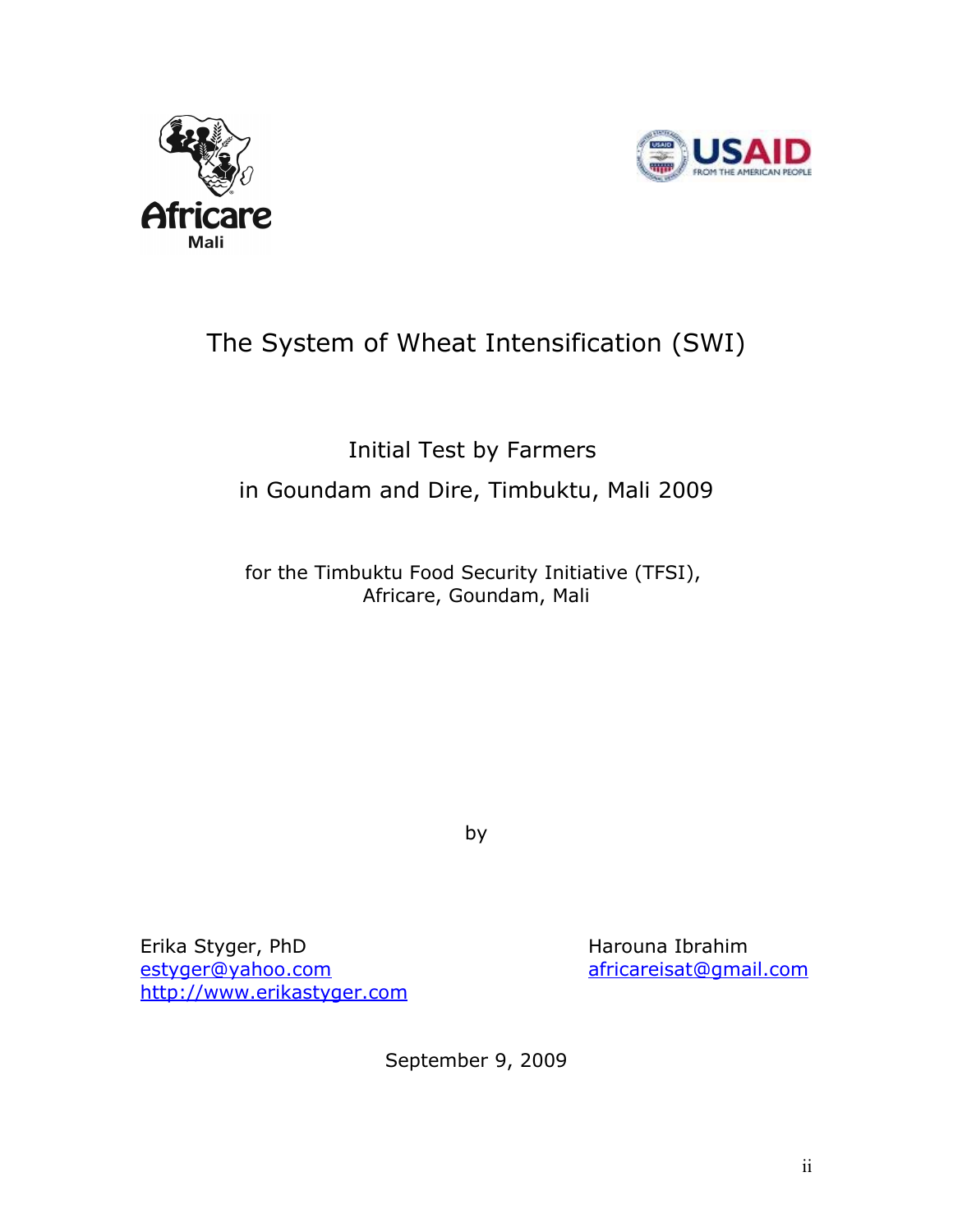# **Table of Contents**

| Summary                                                                                                                                                                                                                                                                                                          | 1                                |
|------------------------------------------------------------------------------------------------------------------------------------------------------------------------------------------------------------------------------------------------------------------------------------------------------------------|----------------------------------|
| 1. Introduction                                                                                                                                                                                                                                                                                                  | 2                                |
| 2. Methodology<br>2.1. Location<br>2.2. Treatments<br>2.3. Cropping calendar and cycle<br>2.4. Establishment of the treatments                                                                                                                                                                                   | 5<br>5<br>5<br>6<br>6            |
| 2.5. Amount of seed used<br>2.6. Fertilization                                                                                                                                                                                                                                                                   | $\overline{7}$<br>8              |
| 2.7. Experimental management and harvest methodology                                                                                                                                                                                                                                                             | 8                                |
| 3. Results<br>3.1. Wheat yields and yield parameters<br>3.2. Weeding<br>3.3. Irrigation<br>3.4. Some considerations on labor                                                                                                                                                                                     | 9<br>9<br>12<br>12<br>13         |
| 4. Discussion                                                                                                                                                                                                                                                                                                    |                                  |
| 4.1. Low yield levels<br>4.2. Plant spacing under SWI was too wide<br>4.3. Pocket mortality under SWI was too high<br>4.4. Direct seeded SWI performed remarkably better than<br>transplanted SWI<br>4.5. Observations on tillering and the crop cycle<br>4.6. The practice of covering seeds with external soil | 14<br>15<br>15<br>15<br>16<br>17 |
| 5. Conclusions and recommendations                                                                                                                                                                                                                                                                               | 18                               |
| 6. The SWI Farmers                                                                                                                                                                                                                                                                                               | 19                               |
| 7. Bibliography                                                                                                                                                                                                                                                                                                  | 19                               |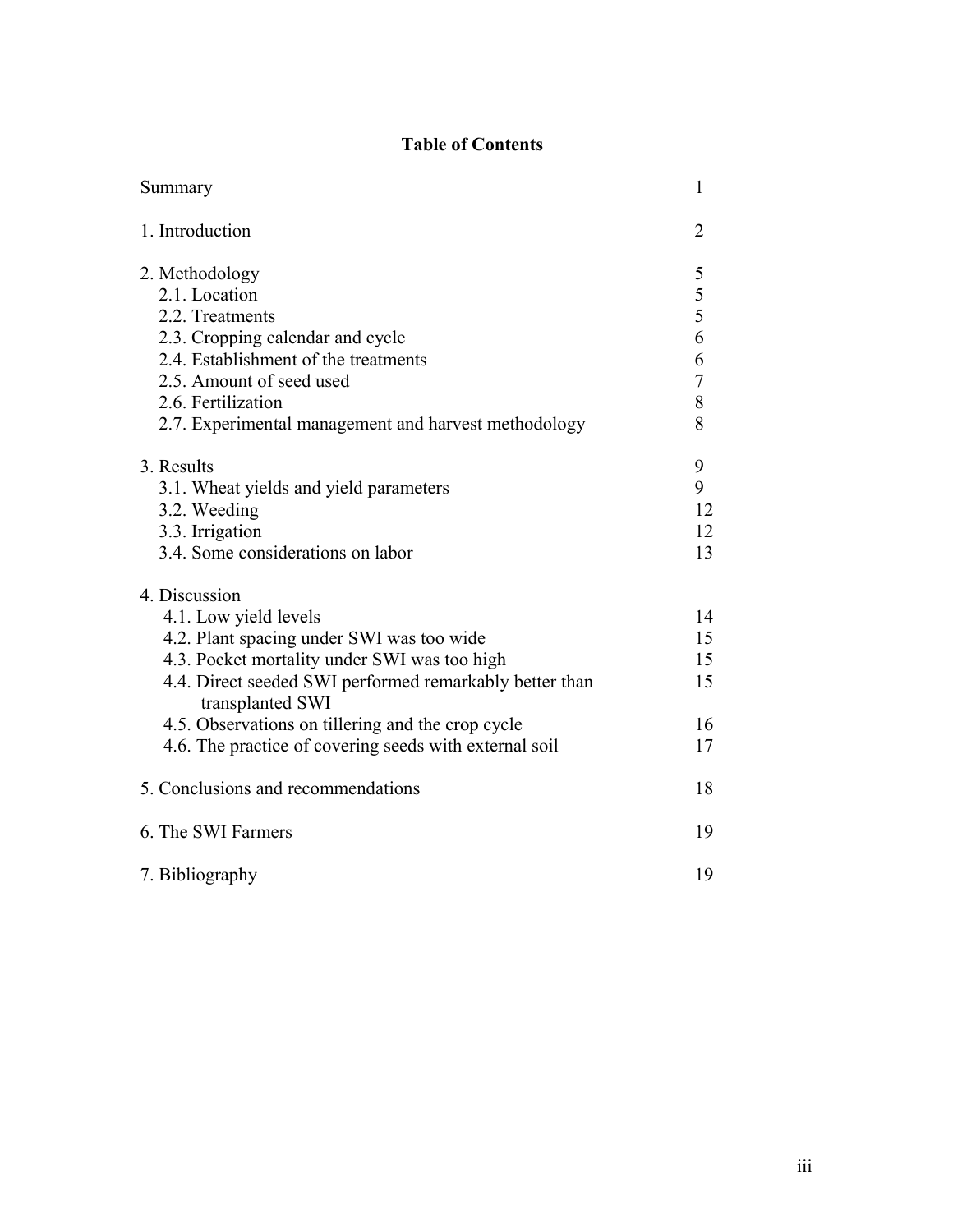# **List of Tables**

| Table 1: Wheat production in the Timbuktu region in 2009                                                              | 2  |
|-----------------------------------------------------------------------------------------------------------------------|----|
| Table 2: Methodology of SWI and control treatments                                                                    | 4  |
| Table 3: Wheat grain yield and yield parameters in SWI direct-seeded, SWI<br>transplanted treatments, and the control |    |
| Table 4: Weeding time in SWI and control plots, and number of weedings<br>during the cropping season                  | 12 |
| Table 5: Time and number of irrigation for two SWI treatments and the<br>control                                      | 13 |
| Table 6: Labor required for various cropping activities for two SWI<br>treatments and the conventional system         | 13 |

# **List of Figures**

| Figure 1: Evolution of tiller numbers for SWI and control plots in three<br>villages in 2009                                                                                           | 10 |
|----------------------------------------------------------------------------------------------------------------------------------------------------------------------------------------|----|
| Figure 2: % Fertile tillers for the SWI DS, SWI TR and the control                                                                                                                     | 11 |
| Figure 3: Tiller development under SWI – note the initial slow increase, until<br>40-50 days, when tiller numbers increased much faster until flowering at 70<br>days.                 | 16 |
| Figure 4: Tiller development under SRI – note the fast increase in the<br>beginning, before it slows down as flowering approaches at 90 days (graph<br>from Styger, $2009a$ , page 23) | 16 |

### **Box**

| What is SRI? - Results from 60 SRI farmers in Goundam and Dire, |  |
|-----------------------------------------------------------------|--|
| 2008/2009 – More information on SRI Timbuktu                    |  |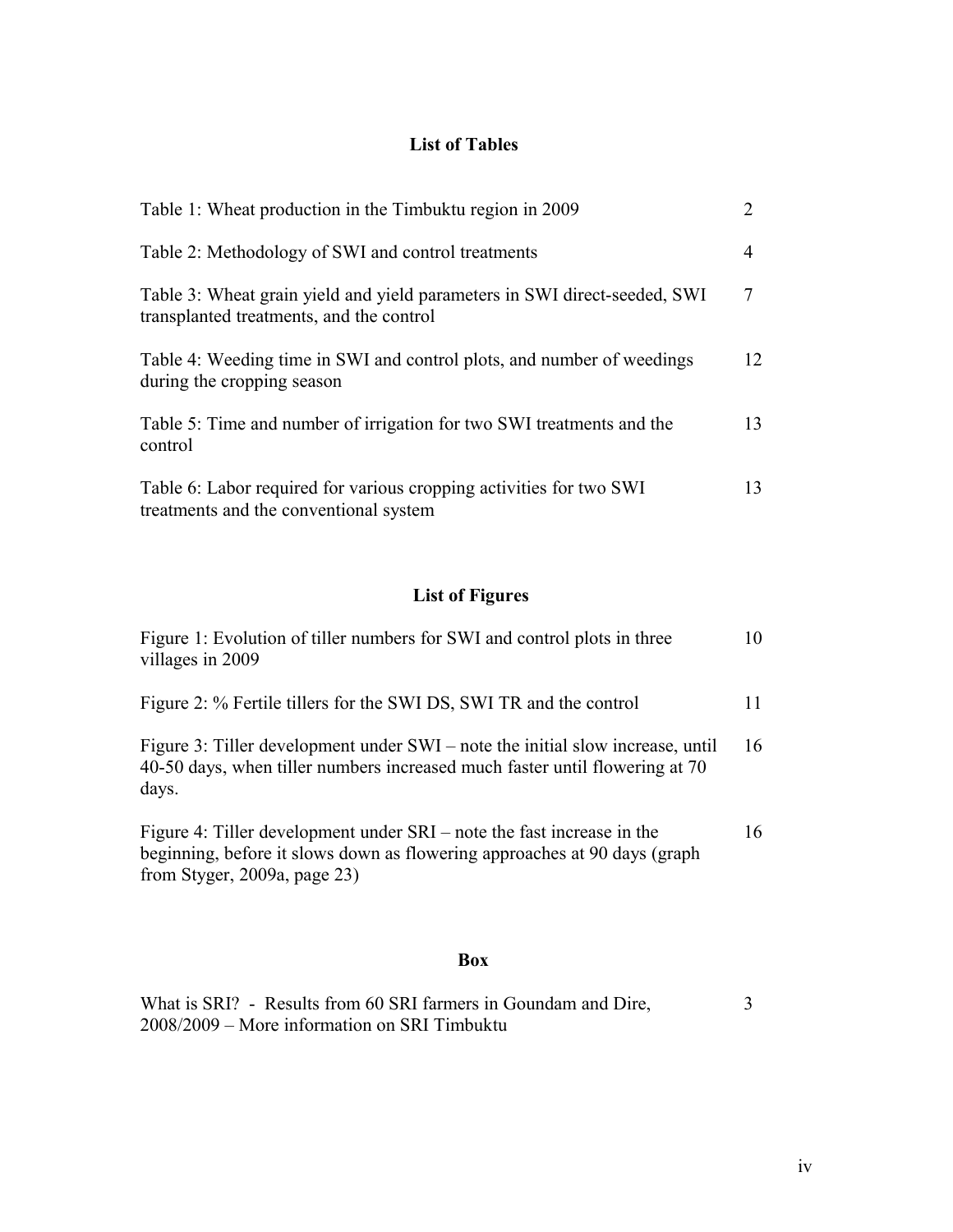#### **Summary**

The System of Wheat Intensification, or SWI, is an adaptation of techniques used in the System of Rice Intensification (SRI). SRI, successfully practiced in over 35 countries, gave increased paddy yields of 66-87% for 60 farmers in the Goundam and Dire circles of the Timbuktu region in Mali in 2008/2009. Based on these positive results, three village leaders from that area, who are among the SRI pioneer farmers, discussed running a small test with Africare technicians, to apply the SRI principals to their off-season crop wheat. Three treatments were chosen: SWI direct seeding, SWI with the transplanting of seedlings and the control plot based on seed broadcasting. Each plot measured  $100 \text{ m}^2$ . We adopted the same crop management practices as applied under SRI during the 2008/2009 cropping season: i) application of organic matter at 10-15 tons/ha, ii) incorporation of organic matter into the soil through tilling, followed by a good land leveling, iii) planting one plant/pocket using 25 cm x 25 cm spacing in a square pattern (Treatment 1: direct seeding with in-field germination; Treatment 2: transplanting of seedlings at the 2-leaf stage), iv) use of a cono-weeder several times immediately after irrigation, and v) reduced irrigation water during the vegetative growth period.

Wheat yield for SWI direct seeded (SWI DS) was 2.2 t/ha, or 13% higher compared to the control, which obtained 1.97 t/ha. Transplanted SWI (SWI TR) showed a 29% yield decline over the control with 1.4t/ha. These yield levels were slightly below the regional yield average of 2.4t/ha for 2009. We attribute these lower yields to the late planting of the crop, under which wheat maturation coincided with the hot winds and rising temperatures. Other yield reducing factors for SWI were i) the 25cm x 25cm spacing was too wide, and left much empty space between plants, and ii) a mortality rate of 22% for SWI DS, and of 9% for SWI TR.

On the other hand, yield parameters of SWI were superior to the control: the number of tillers/plant (18.4 for SWI SD vs. 3.7 for Control), number of panicle/plant (17.7 vs. 2.7), % of fertile tillers (96 vs. 73), panicle length (10.2cm vs. 4.2cm), number of grains/panicle (58 vs. 35), and the thousand grain weight (28.1g vs. 21.1g). The SWI TR performance was slightly inferior for all yield parameters to SWI SD but higher than the control. As transplanting is a novelty in the region, these results should be confirmed or reconsidered through proposed modifications from this first SWI experience.

Significant improvement with SWI was obtained in labor and water productivity. Labor requirement for SWI was reduced by 35-40% compared to the control. The return to labor (wheat produced per unit of labor) under SWI SD increased by 74% over the control. In addition, the amount of irrigation water used was reduced by 25-30% under SWI compared to the control, which is of great importance to the region, where water limitations present a major constraint.

In conclusion, despite the limited yield increases in this first year, labor and water productivity have already shown significant improvements over the conventional system. Nevertheless, there seems to be much potential for significantly increasing yields levels, by developing better direct-seeding techniques, reduce the spacing between plants, and by targeting the optimal planting time.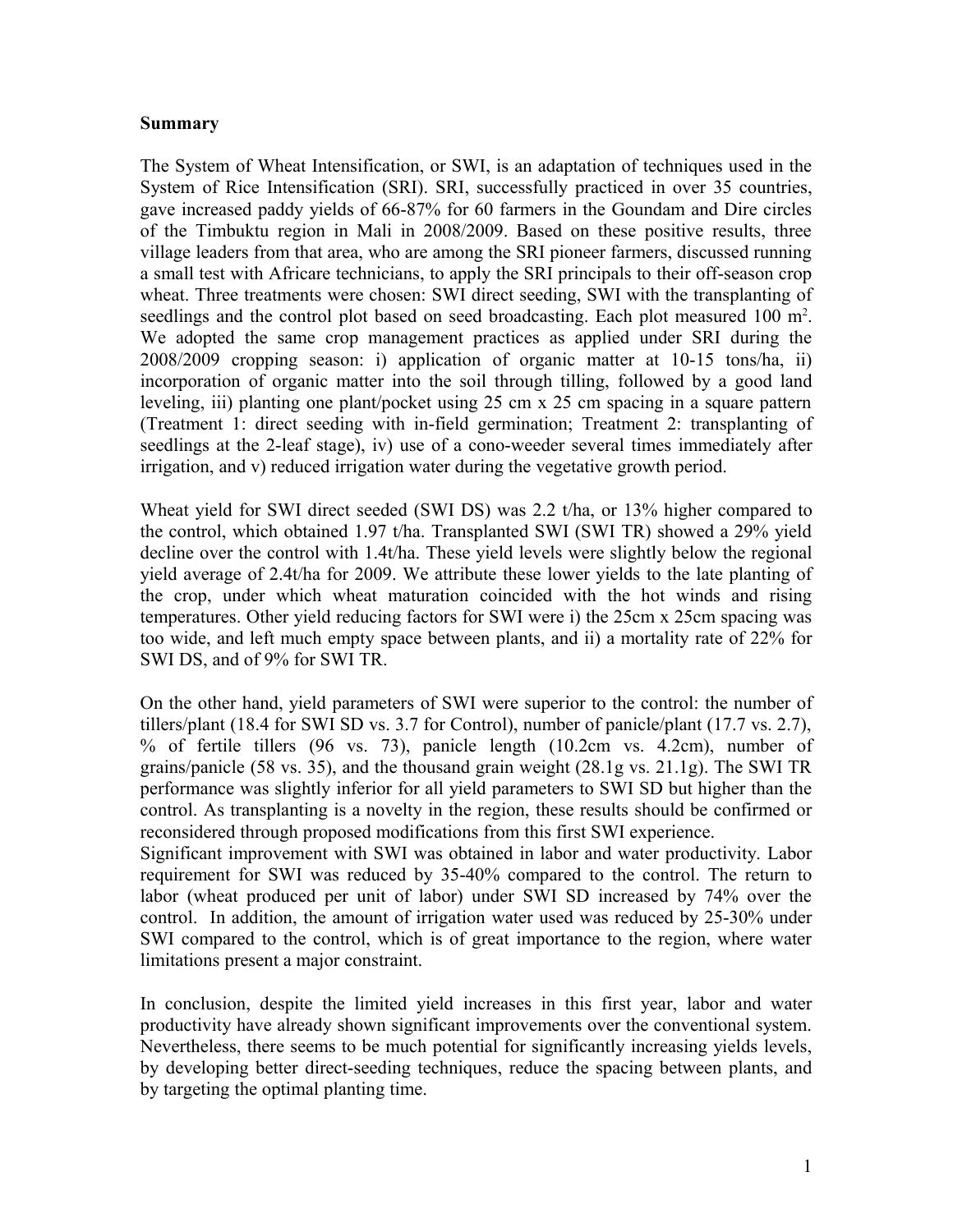#### **1. Introduction**

The System of Wheat Intensification, or SWI, is an adaptation of techniques used in the System of Rice Intensification (SRI). SRI, successfully practiced in over 35 countries, gave increased paddy yields of 66-87% for 60 farmers in the Goundam and Dire circles of the Timbuktu region in Mali in 2008/2009. (See text box on page 2).

Farmers in the Goundam and Dire circles cultivate rice during the main growing season in small-scale, village-based irrigation schemes --*Périmètres Irrigués Villageois (PIVs)-* most often 30-35 ha in size. During the cooler dry season, wheat, anise, and cumin are cultivated as cash crops. Farmers sell some of the wheat they produce, but also make their own bread with it.

Wheat has been cultivated in this area for centuries. In the past, plots were watered by hand, using calabashes. About 30 years ago, with the introduction of the PIVs, the irrigation system changed, relying on diesel motor-pumps for irrigation. This change allowed for an increase in the area under cultivation, and wheat evolved from a subsistence crop to a cash crop.

Today, 94 % of the wheat produced in the Timbuktu region is grown in the Goundam and Dire circles. In 2009, a total of 3,865 hectares was cultivated in Timbuktu with an average yield of 2.4 t/ha (see Table 1). Yields in the region vary from 2 to 3 tons/ha. Government agriculture service staff in the region report yields of 4-5 t/ha, when their technical recommendations are adopted. Nevertheless, our three SWI farmers informed that their top yields to date have never exceeded 3.5 t/ha.

| Circle   | Surface<br>ha | Yields<br>t/ha | Production |
|----------|---------------|----------------|------------|
| Timbuktu | 26            | 2.1            | 55         |
| Niafunke | 30            | 1.9            | 57         |
| Goundam  | 1406          | 2.6            | 3656       |
| Dire     | 2243          | 2.9            | 6505       |
| Rharous  | 160           | 2.5            | 400        |
| Total    | 3865          |                | 10672      |
| Average  |               | 2.4            |            |

Table 1: Wheat production in the Timbuktu region in 2009

(DRA Timbuktu, 2009)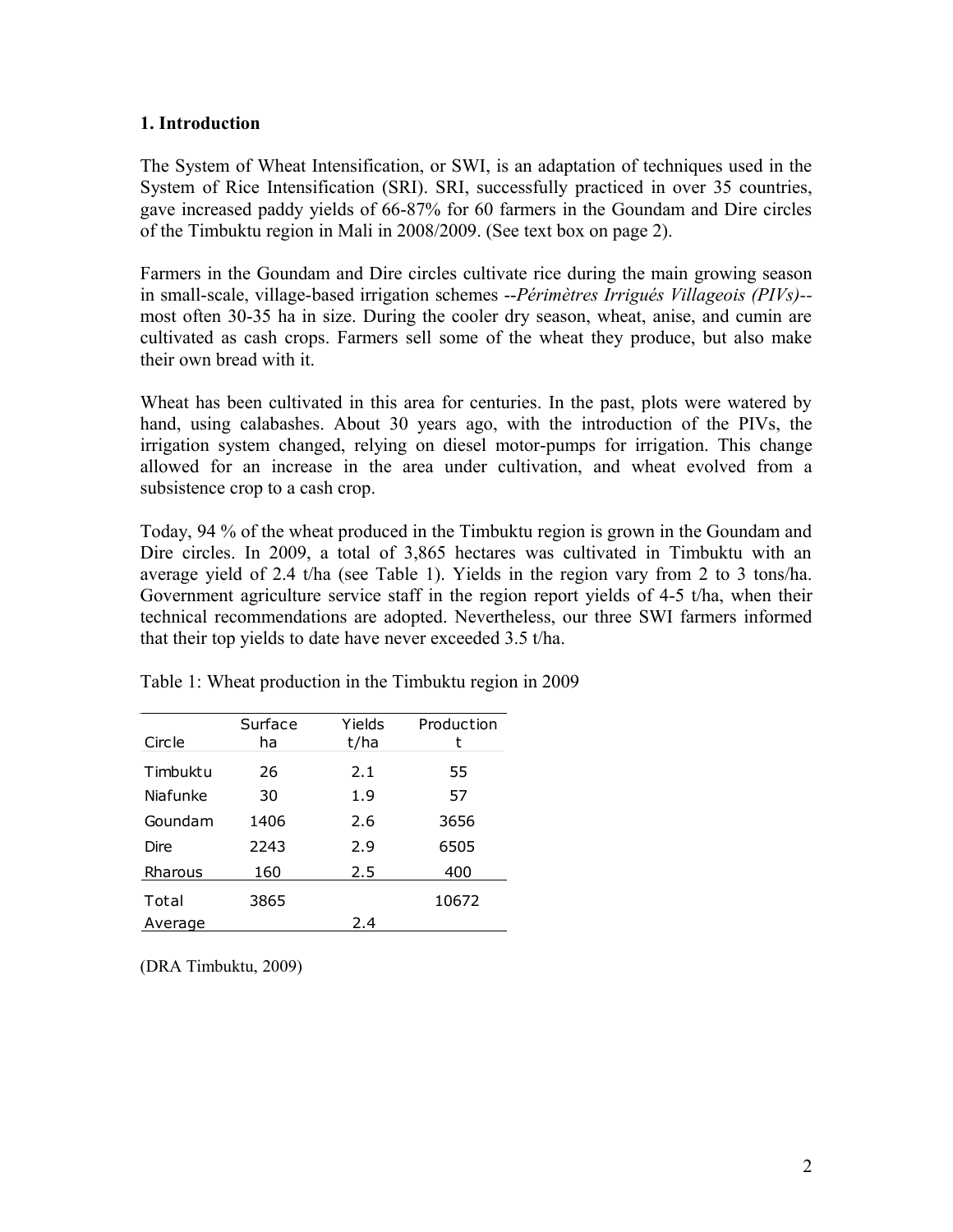#### **What is SRI?**

SRI is a methodology for increasing the productivity of irrigated rice by changing the management of plants, soil, water and nutrients while reducing external inputs.

SRI is based on 6 principles:

- 1. Transplanting single seedlings
- 2. Transplanting seedlings at the 2-leaf stage (8-12 days old)
- 3. Wide spacing between plants, 25cm x 25 cm or wider, transplanting in a square pattern
- 4. Minimum water application during vegetative growth, keeping soils moist but well-drained and aerated
- 5. Frequent weeding with a simple mechanical hand weeder
- 6. Application of organic matter at 10-15t/ha, in preference to chemical fertilizer

#### **Results from 60 SRI farmers in Goundam and Dire, 2008/2009**

- Average yield of 9.1 t/ha, with the lowest yield being 5.4 t/ha and the highest 12.4 t/ha, representing a yield increase of 66-87% over adjacent rice fields.
- Reduction in amount of seeds used by 85%-90% from 40-60kg/ha used traditionally to 6.1kg/ha used by SRI farmers
- Reduction of 30% chemical fertilizers
- Reduction in irrigation water by 10%
- Reduction of production costs per kg of paddy: 30%
- Increase of income per hectare: more than doubled

#### **For more information on SRI in Timbuktu**

Website links:

- SRI: Community-based evaluation in Goundam and Dire, Timbuktu, 2008/2009; Report in English: [http://ciifad.cornell.edu/sri/countries/mali/MaliAfricare](http://ciifad.cornell.edu/sri/countries/mali/MaliAfricare%2008and09.pdf) [%2008and09.pdf](http://ciifad.cornell.edu/sri/countries/mali/MaliAfricare%2008and09.pdf)
- Report in French: <http://ciifad.cornell.edu/sri/countries/mali/MaliAfricare08and09Fr.pdf>
- Fiche Technique: [http://ciifad.cornell.edu/sri/countries/mali/Mali\\_SRI\\_Fiche\\_Technique09.pdf](http://ciifad.cornell.edu/sri/countries/mali/Mali_SRI_Fiche_Technique09.pdf)
- SRI Timbuktu Blog: [http://www.erikastyger.com/SRI\\_Timbuktu\\_Blog/SRI\\_Timbuktu\\_Blog.html](http://www.erikastyger.com/SRI_Timbuktu_Blog/SRI_Timbuktu_Blog.html)
- SRI Information at Global Level: <http://ciifad.cornell.edu/sri/>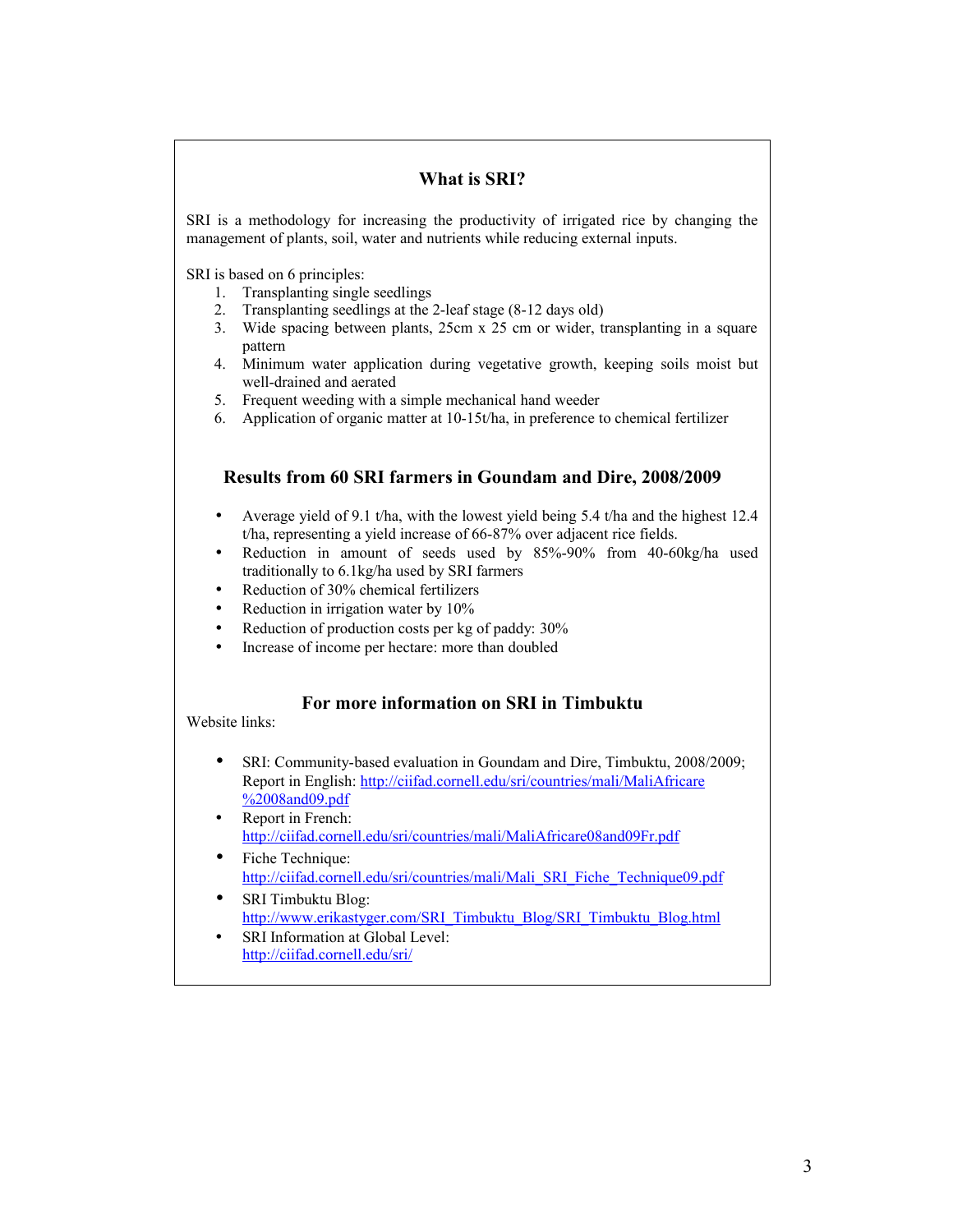To date, efforts to improve wheat cultivation systems in the Timbuktu region have focused on the introduction of short-cycle varieties and the use of chemical fertilizers. Crop management and cultivation practices have shown little change, at least within memory of farmers in the region, and remain largely traditional. Crop establishment, for example, is still based on seed broadcasting. Farmers use from 100 to 140kg of seed per hectare. Fields are prepared with superficial tillage. Plots are delimited, and small dykes are established around each plot to retain irrigation water. Farmers then broadcast the seed onto dry soil, and subsequently cover the seed with soil brought in from elsewhere.

In former times, farmers broke up termite mounds, a source of enriched soil, and transported this soil to the wheat fields to cover the broadcast seeds. This old practice is still maintained today, although the termite mounds have practically disappeared. Today, farmers dig soil from around dead tree roots instead, because this soil has a superior quality compared to other soils. Nevertheless, given the amounts needed, most farmers must also take good topsoil from locations close to their wheat fields. These practices, if repeated each year, degrade the environment surrounding the agricultural fields.

The first irrigation is done once the broadcast seeds have been covered with soil. Immediately following, the newly exposed seeds are further covered with new soil. This procedure continues over a period of 15 days, during the rather irregular germination of the crop, and requires much labor.

Reasons given for this soil application are: i) it covers the seeds for better germination, ii) it protects seeds from granivorous birds, iii) it fertilizes the fields, and iv) it improves the soil structure. This traditional fertilization technique remains from a time before the use of manure or chemical fertilizers.

At present, farmers use about 100 kg/ha of phosphorus fertilizer in the beginning of the season and about 100kg/ha of urea, which is less than the recommended amount. Crops are weeded by hand, and irrigation is done carefully, paying attention to the wheat crops' intolerance for flooding.

The idea to adapt SRI principles (see SRI Box) to growing the wheat crop emerged from discussions between SRI farmers and Africare staff. The leaders of three villages, who are among the SRI pioneers in the Timbuktu region, took the initiative for this first-time test of the System of Wheat Intensification by applying a nearly identical technical protocol as for SRI rice. See their photos at the end of this report.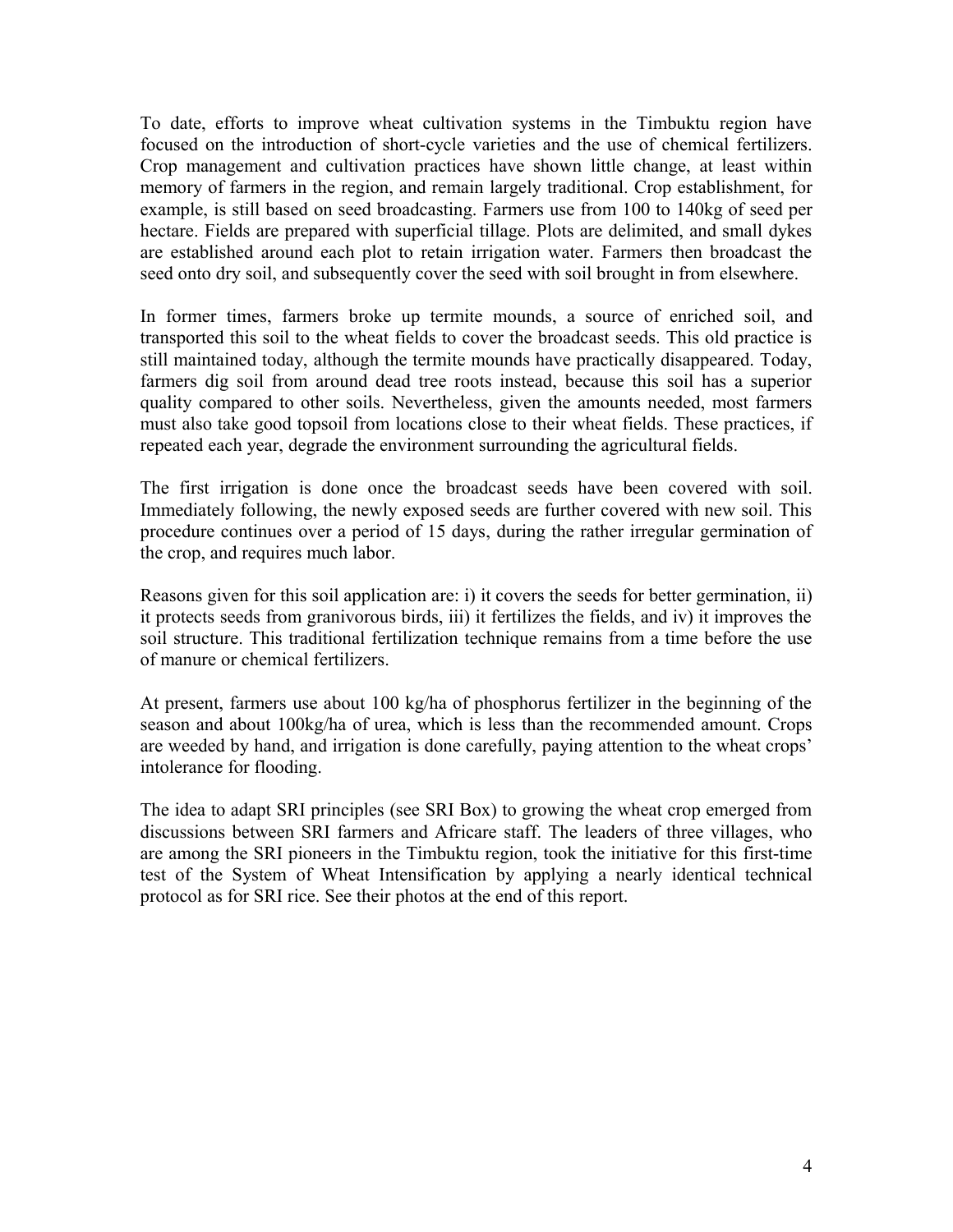### **2. Methodology**

#### **2.1. Location**

This test was undertaken by village leaders of Horogoungou and Hara Hara (both in the Dire circle) and Douegoussou (Goundam circle), all neighboring villages that pioneered SRI evaluation in 2007 and 2008. The location of these three villages in respect to the Niger River, Timbuktu town and Dire town is shown in these satellite maps.



Horogoungou, Hara Hara and Douegoussou, located on a river branch of the Niger River (which runs from lower left corner to upper right corner). Note the location of Dire (on the Niger) and Timbuktu (right upper corner of the picture)



GPS location of SWI fields 2009 of the three SWI villages located along the same river branch of the Niger River

# **2.2. Treatments**

Three treatments were implemented on plots sizes of  $100 \text{ m}^2$ .

- 1) SWI established through Direct Seeding = SWI DS
- 2) SWI plants raised in nursery and Transplanted at the two-leaf stage = SWI TR
- 3) Control current practice of seed broadcasting

In this test, we adopted the same crop management practices as applied to SRI rice during the 2008/2009 cropping season. These include:

- Application of organic matter at 10-15 tons/ha,
- Plowing of the soil and good land leveling
- Planting one plant/pocket in lines, with 25 cm x 25 cm spacing (Treatment 1: direct seeding with in-field germination; Treatment 2: transplanting of seedlings at the two-leaf stage)
- Use of cono-weeder, several times immediately after each irrigation
- Reduced irrigation water during the vegetative growth period

Details of the three treatments are presented in the following table: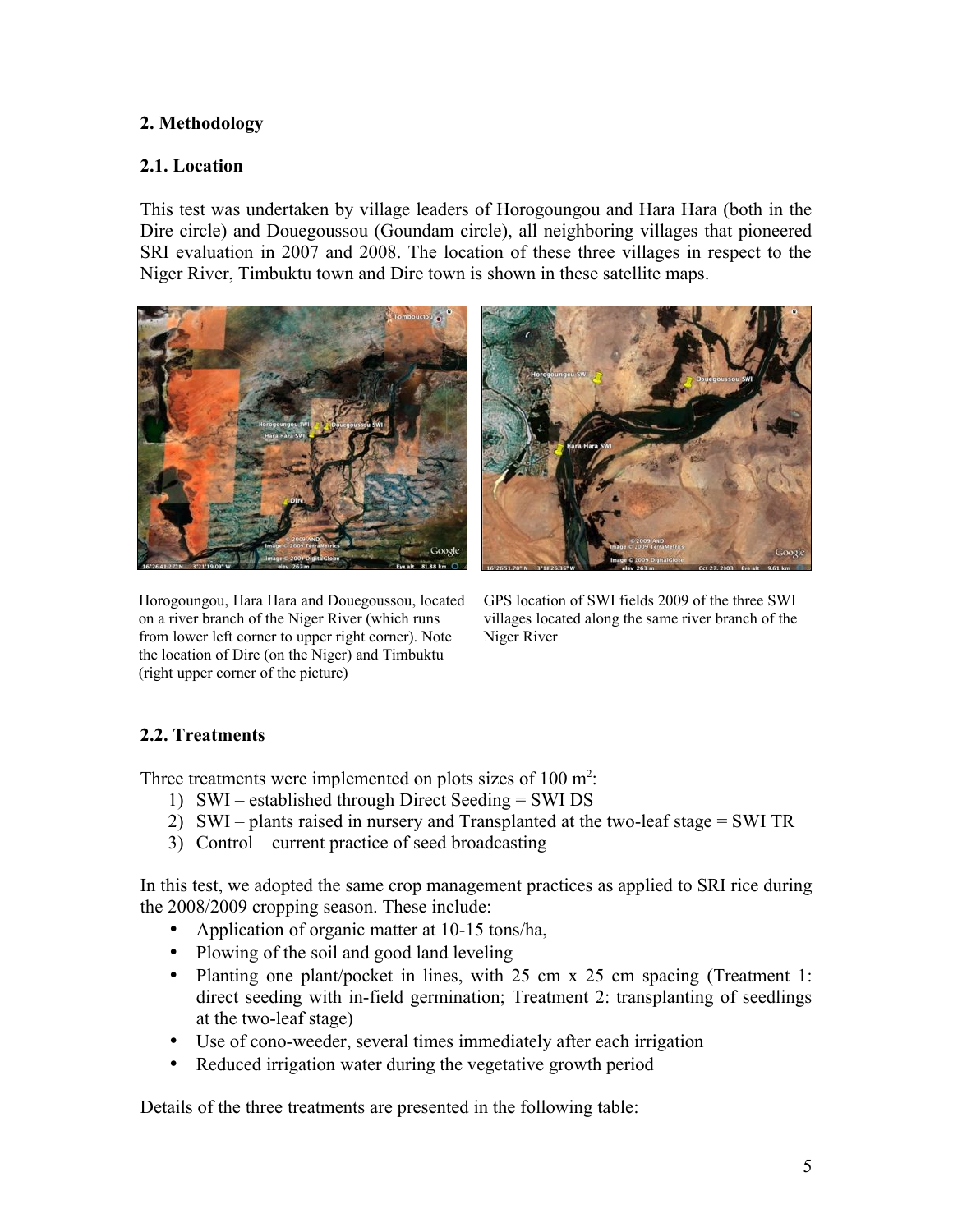|                        | $SWI -$                     | $SWI -$             |                    |
|------------------------|-----------------------------|---------------------|--------------------|
|                        | <b>Direct Seeded</b>        | <b>Transplanted</b> | <b>Control</b>     |
|                        |                             |                     |                    |
| Seeding (3 villages)   | 23Dec, 24Dec, 2Jan          | 23Dec, 24Dec, 2Jan  | 23Dec, 24Dec, 2Jan |
| Harvest (3 villages)   | 1, 2, 3 April               | 1, 2, 3 April       | 1, 2, 3 April      |
| Cycle (3 villages)     | 91, 99, 99 days             | 91, 99, 99 days     | 91, 99, 99 days    |
| <b>Wheat Variety</b>   | Tetra                       | Tetra               | Tetra              |
|                        |                             |                     |                    |
| Land preparation       | Plowing                     | Plowing             | Plowing            |
| Crop establishment     | Direct seeded in<br>pockets | Nursery             | Seed broadcast     |
| Seed treatment         | Soaking 24h                 | Soaking 24h         | None               |
| Seed bed               | Moist/Dry                   | Moist               | Dry                |
| Plants/pocket          | 1 seed                      | 1 plant             |                    |
| Plant spacing          | 25cm x 25cm                 | 25cm x 25cm         |                    |
| Age of transplanting   |                             | 18 days (11-28 d)   |                    |
| Number of leaves/plant |                             | $3(2-4)$            |                    |
|                        |                             |                     |                    |
| Seeds used             | 8.5 kg/ha                   | 13.5 kg/ha          | 176 kg/ha          |
|                        |                             |                     |                    |
| Manure application     | 13 $t/ha$                   | 13t/ha              | Topsoil            |
| Urea (kg/ha)           | 75 kg                       | 75 kg               | 75 kg              |

Table 2: Methodology of SWI and control treatments

#### **2.3. Cropping calendar and cycle**

Plots were established late December and early January when farmers installed their wheat perimeters. Harvest was done in early April. All three farmers used the same variety, Tetra, which has a cycle of 91 to 99 days.

#### **2.4. Establishment of the treatments**

For both SWI treatments, manure was applied at 10 –15 t/ha with an average of  $13$  t/ha for the three villages. Manure was incorporated into the soil with a superficial tillage. The dry soil was leveled after breaking up the soil chunks. Seeds were soaked for 24 hours prior to seeding. For the direct seeding treatment, the first irrigation was done in one village before seeding, so that soil conditions were moist when seeded. In two villages, irrigation was done after seeding, thus seeding was done into dry soil. One seed/pocket was sown with a spacing of 25 cm x 25 cm between pockets. For the transplanting treatment, the first irrigation was done before field leveling, transplanting was done with one plant/pocket, with a. spacing of 25cm x 25cm between



Remaining plants in SWI nursery, 14 days after seeding (SWI was transplanted at 11 days) in Horogoungou

pockets, and from 11 to 28 days after nursery establishment, when plants had from 2 to 4 leaves.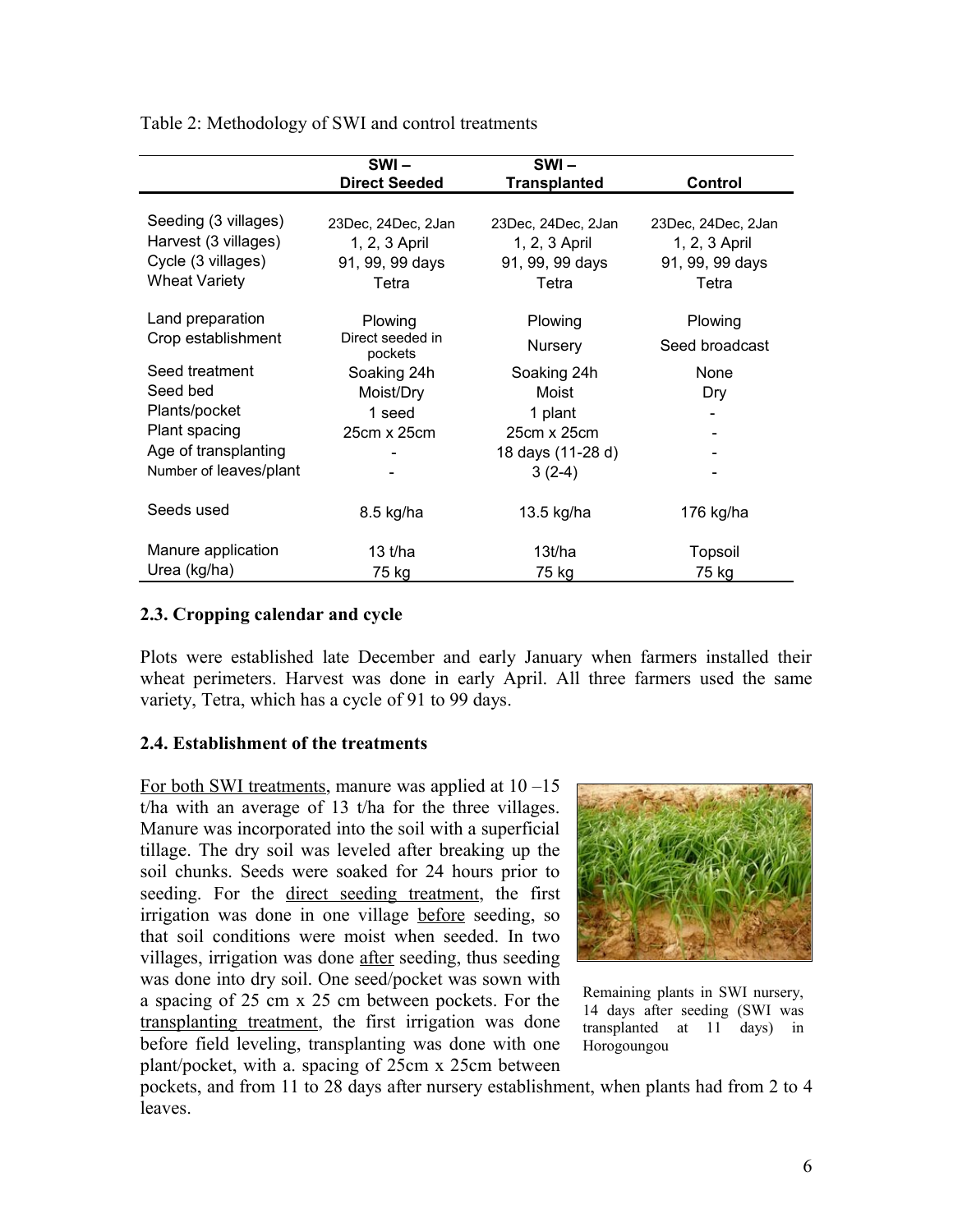For the control, seeds were broadcast onto dry soil after plowing. Manure was not applied, but conforming to traditional practice, topsoil collected from outside the plot was used to cover the seeds. Once covered, the first irrigation of the plot was done, followed by another application of topsoil to cover the freshly exposed seeds. Seeds were sown without any prior treatment.



Two views of the SWI test in Horogoungou: three 10m x 10m plots: In the foreground, the SWI transplanted plot (3 days after transplanting); in the middle (where two persons are standing) the SWI direct-seeded plot; and in the rear, the control plot. Control and SWI direct-seeded plots at 14 days after seeding. Note that the SWI plants are barely visible at this stage.



Broadcast control plot in Horogoungou, 14 days after seeding – irregular germination SWI direct seeding treatment, 14 days after seeding

#### **2.5. Amount of seed used**

The usual farmer practice is to use about 100-140 kg of seed per hectare. In our trial, a bit more was used, 176 kg/ha for the control plot. The SWI treatments used only 5% - 7.5% of this amount, from 8.5 - 13.5 kg/ha.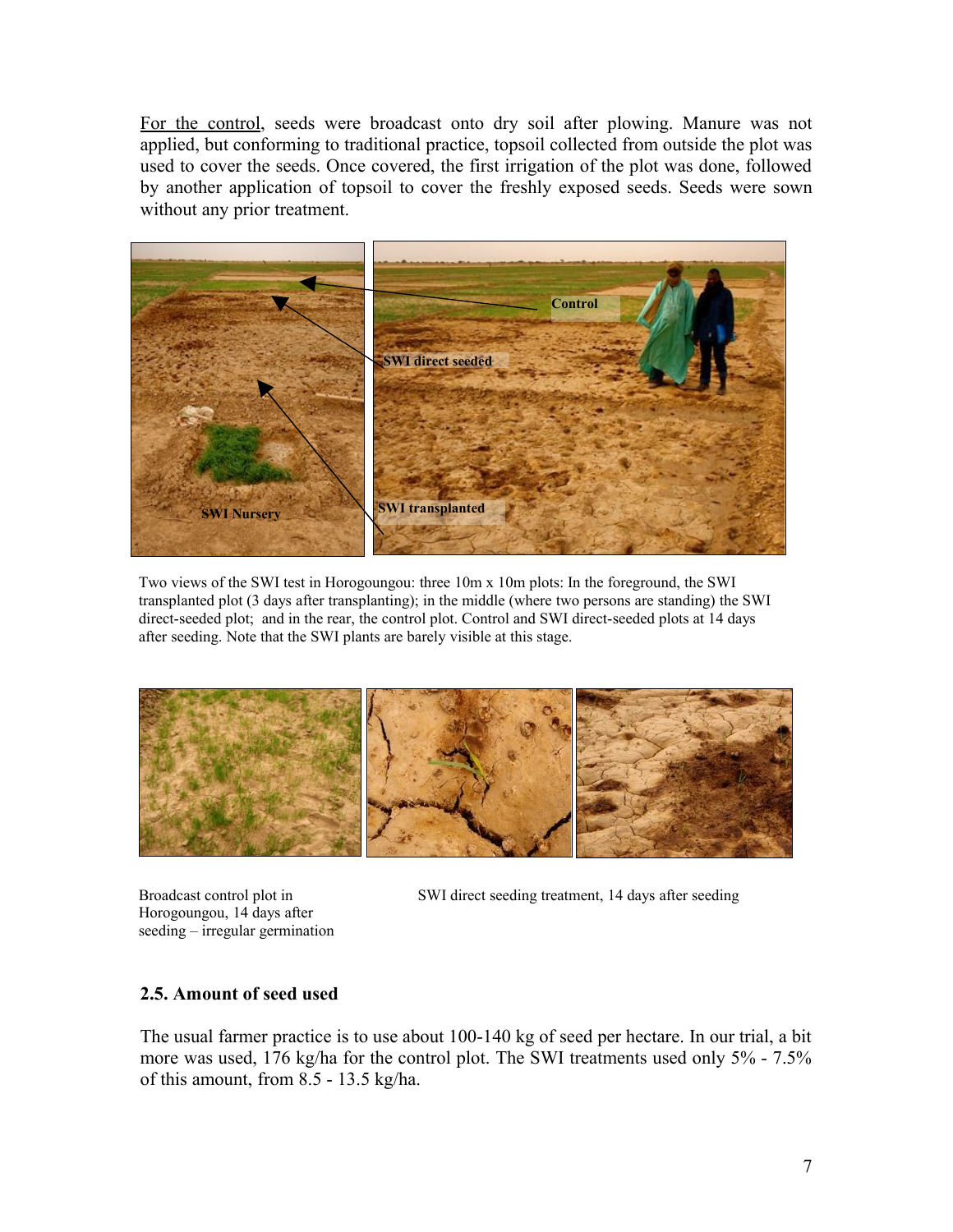#### **2.6. Fertilization**

In the SWI plots, manure was applied at 13 t/ha on average. In the control plots, farmers applied topsoil to the plot four times. Soil was applied before the first irrigation, then immediately after the first irrigation, and then twice from one to three weeks after the first irrigation. In addition, farmers also applied 75 kg/ha of urea to all three treatments at the time of tillering.

#### **2.7. Experimental management and harvest methodology**

SWI farmers and the Africare technician assured experimental management and collected data on technical parameters and on labor. We used the same harvest procedures for each plot as with last years' SRI plots: Three squares of 4 m<sup>2</sup> each were harvested for each treatment, threshed on location, and weighed with moisture content determined with the  $FARMEX MT-PRO^{TM}$  moisture meter. The field yield results were then adjusted to the wheat standard for reporting yield with 13% grain moisture content. We counted the number of tillers in three  $1 \text{ m}^2$  squares for each treatment. Six panicles were randomly selected per treatment, and panicle length was measured. Through destructive measures, the number of grains was counted per panicle. The results reported in this report are the average numbers from the three sites.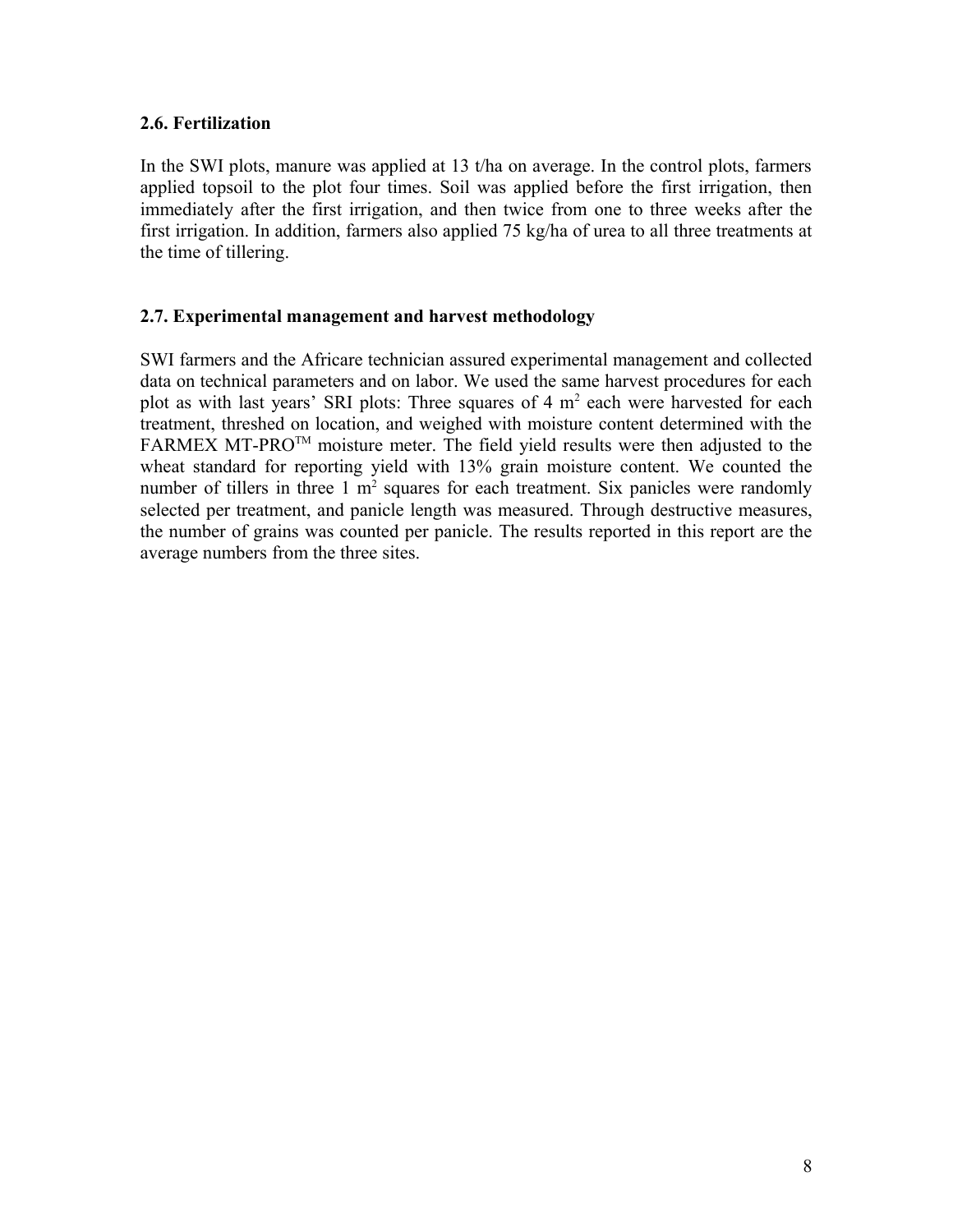#### **3. Results**

The results presented include yield and yield parameters, aspects on weeding and irrigation, and some considerations on labor.

#### **3.1. Wheat yields and yield parameters**

Table 3: Wheat grain yield and yield parameters in SWI direct-seeded, SWI transplanted treatments, and the control (reported at 13% grain moisture content, average of three villages)

| <b>Parameters</b>       | Units         | Dir-<br><b>SWI</b><br>ect Seeded | <b>SWI Trans-</b><br>planted | Control |
|-------------------------|---------------|----------------------------------|------------------------------|---------|
|                         |               |                                  |                              |         |
| Yield $*$               | t/ha          | 2.22                             | 1.4                          | 1.97    |
| Mortality               | $\%$          | 22                               | 9                            |         |
|                         |               |                                  |                              |         |
| Tillers/plant           | Number        | 18.4                             | 13.1                         | 3.7     |
| Panicles/plant          | Number        | 17.7                             | 9.9                          | 2.7     |
| Fertile tillers         | $\frac{0}{0}$ | 96                               | 76                           | 73      |
|                         |               |                                  |                              |         |
| Panicle length          | cm            | 10.2                             | 8.4                          | 4.2     |
| Grains/panicle          | Number        | 58                               | 42                           | 35      |
| Plants/ $m2$            | Number        | 12.4                             | 14.5                         | 92      |
| Panicles/m <sup>2</sup> | Number        | 219                              | 144                          | 248     |
| 1000 grain weight       | g             | 28.1                             | 27.0                         | 21.1    |
|                         |               |                                  |                              |         |

\* Calculated to 13% grain moisture

Wheat yield for direct seeded SWI (SWI DS) was 2.2 t/ha, compared to 1.97 t/ha in the control, and 1.4 t/ha in the transplanted SWI (SWI TR). SWI DS had a 13% yield increase over the control, whereas SWI TR showed a 29% yield decline compared to the control. Wheat yields in the region vary from 2 to 3 tons/ha. Yield average for the Timbuktu region was 2.4 t/ha in 2009. Our test results correspond therefore to lower to medium yield levels for the region as a whole.

Mortality rate of SWI direct seeding treatment was 22%, compared to 9% for the SWI transplanted treatment. When direct-seeded in moist (pre-irrigated) soil, plant mortality was only 11% compared to 28% when seeded into dry soil. For the control, mortality rate was not determined. With the very densely-seeded plots and extended germination periods over 2 weeks, this would have been a difficult undertaking for this first test.

Tillering: SWI plants tillered remarkably higher compared to the control plants. At harvest, average number of tillers was 18.4 for SWI DS and a bit lower for SWI TR with 13.1. It was much lower for the control with only 3.7 tillers/plant.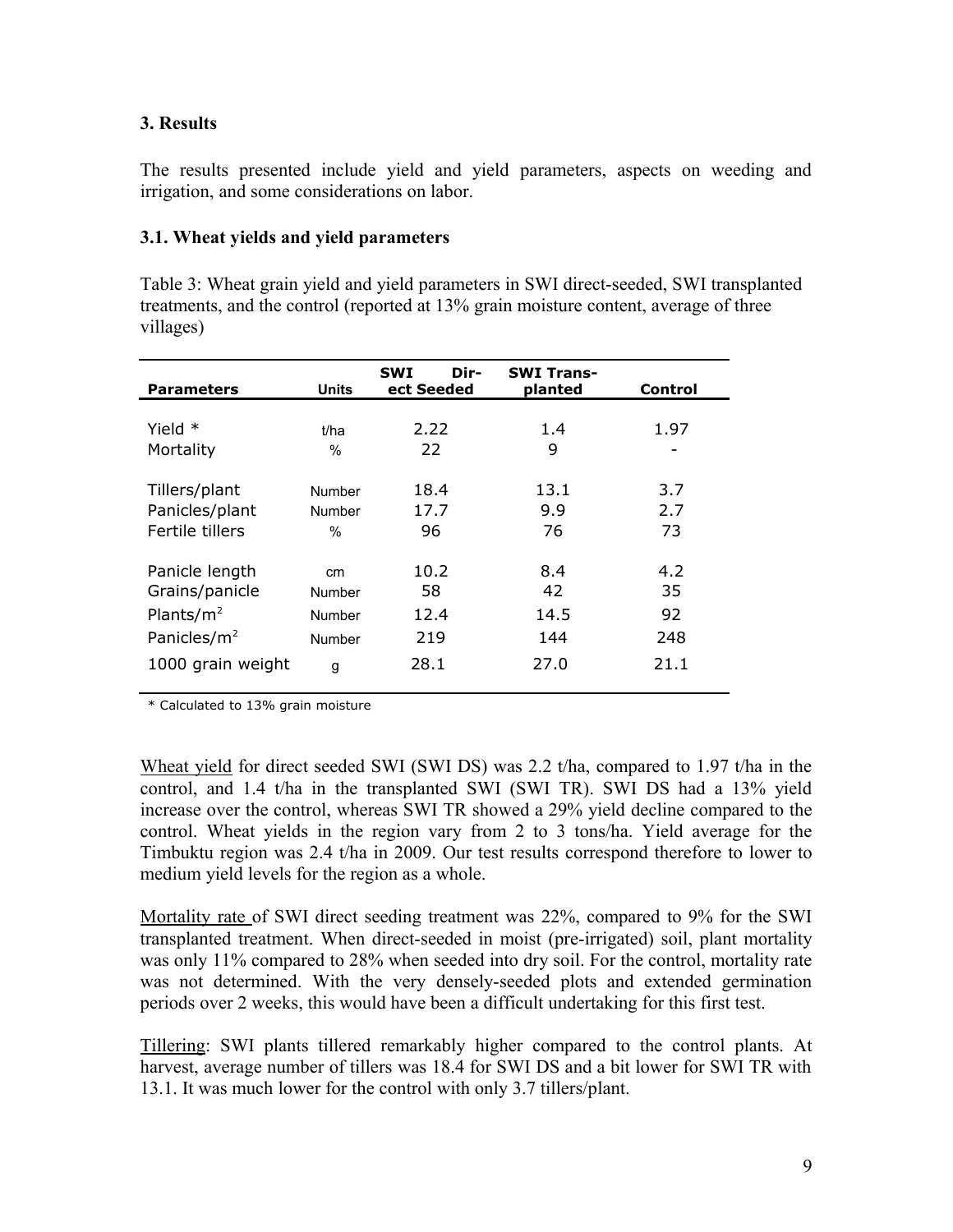

At harvest, SWI direct seeded plants averaged at 18.4 tillers/plant compared to 3.7 tillers/plant for the control

from last season (village of Horogoungou), comes and checks out the SWI plots

At flowering, the average number of tillers per SWI SD plants was 33, for SWI TR it was 19.5 and for the control 4.4. Figure 1 shows how numbers of tillers increased over the cropping cycle, and subsequently declined after flowering.





Figure 1: Evolution of tiller numbers for SWI and control plots in three villages in 2009

SWI plant in Horogoungou at 50 days after seeding. Largest tiller increase occurred from 50 days to 70 days.

Initially, the wheat showed a slow tiller increase; greater increase happened only after 40 days, with the strongest tillering increases occurring from 50 to 70 days after seeding for both SWI treatments. New tillers formed up to the time of flowering and grain-filling of older panicles. Some of the small non-fertile tillers were then re-absorbed after flowering began at 70 days, which explains the decrease in tiller numbers after 70 days.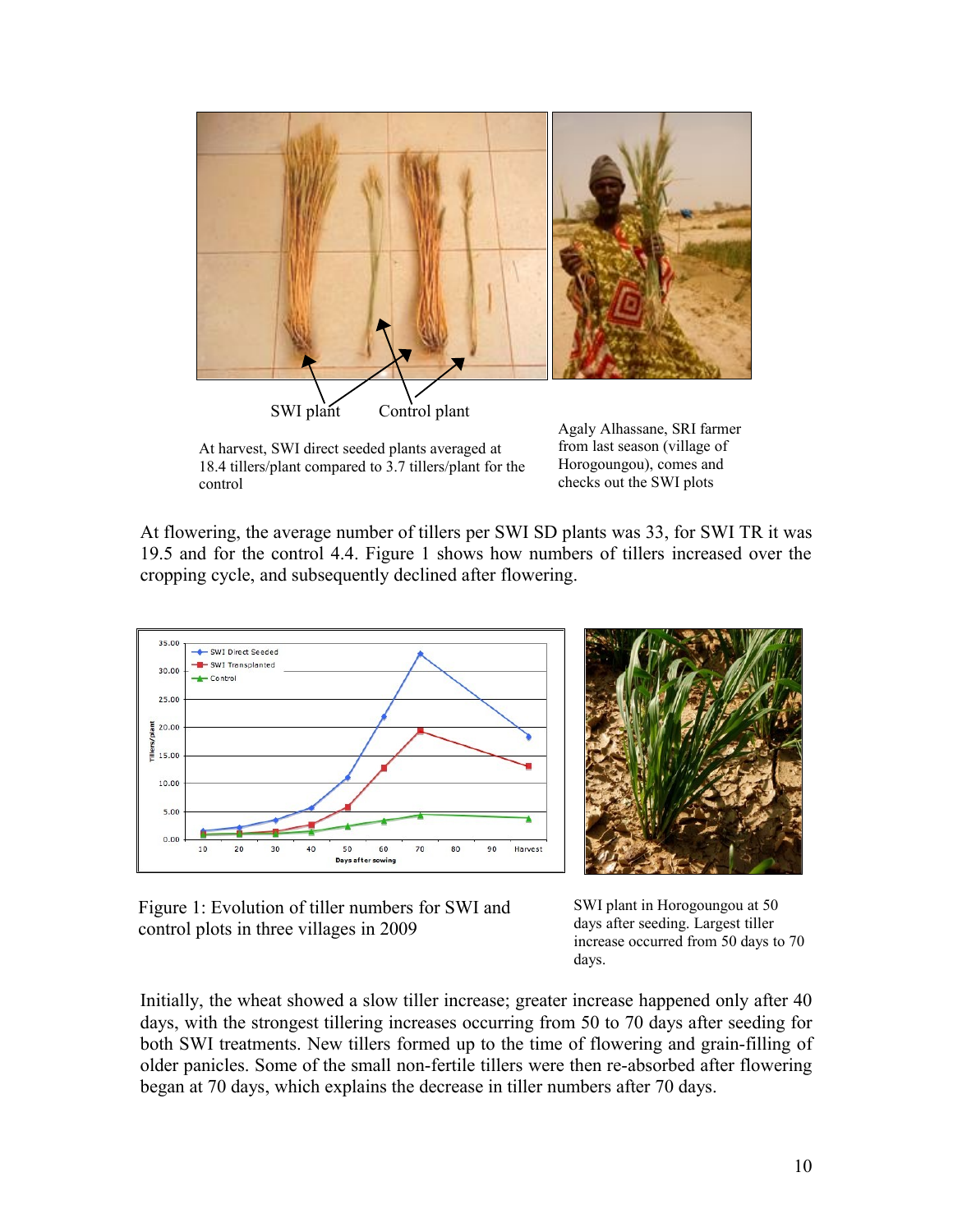Fertile tillers: Percentage of fertile tillers (number of tillers with panicles/total number of tillers) was 96% for SWI SD, whereas for SWI TR and the control it was significantly lower with 76% and 73%, respectively.



Figure 2: % Fertile tillers for the SWI DS, SWI TR and the control

Number of plants/m<sup>2</sup> and number of panicles/m<sup>2</sup>: A stark contrast between the SWI and the traditional system occurs with the number of plants  $/m<sup>2</sup>$ . This was for SWI SD 12.4 and for SWI TR 14.5, down from 16 plants/ $m<sup>2</sup>$  seeded and transplanted, compared to 92 plants/ $m^2$  in the control. Calculating the number of panicles/ $m^2$ , the control treatment had the highest number with 248, followed by SWI SD with 219 and SWI TR with 144.

Panicle length and number of grains/panicle: Panicle length between the two systems was strikingly different. Panicle length was more than double for SWI compared to control, or 10.2 cm for SWI SD, 8.4 cm for SWI TR, and 4.2 cm for the control. The number of grains/panicle was also highest for SWI SD with 58, followed by SWI TR with 42, and the control with 35.



SWI panicles (left) and control panicles (right), the differences are so large that it is hard to believe that these panicles come from the same seed! Average length SWI direct-seeded panicle was 10.2 cm; for the control it was 4.2 cm long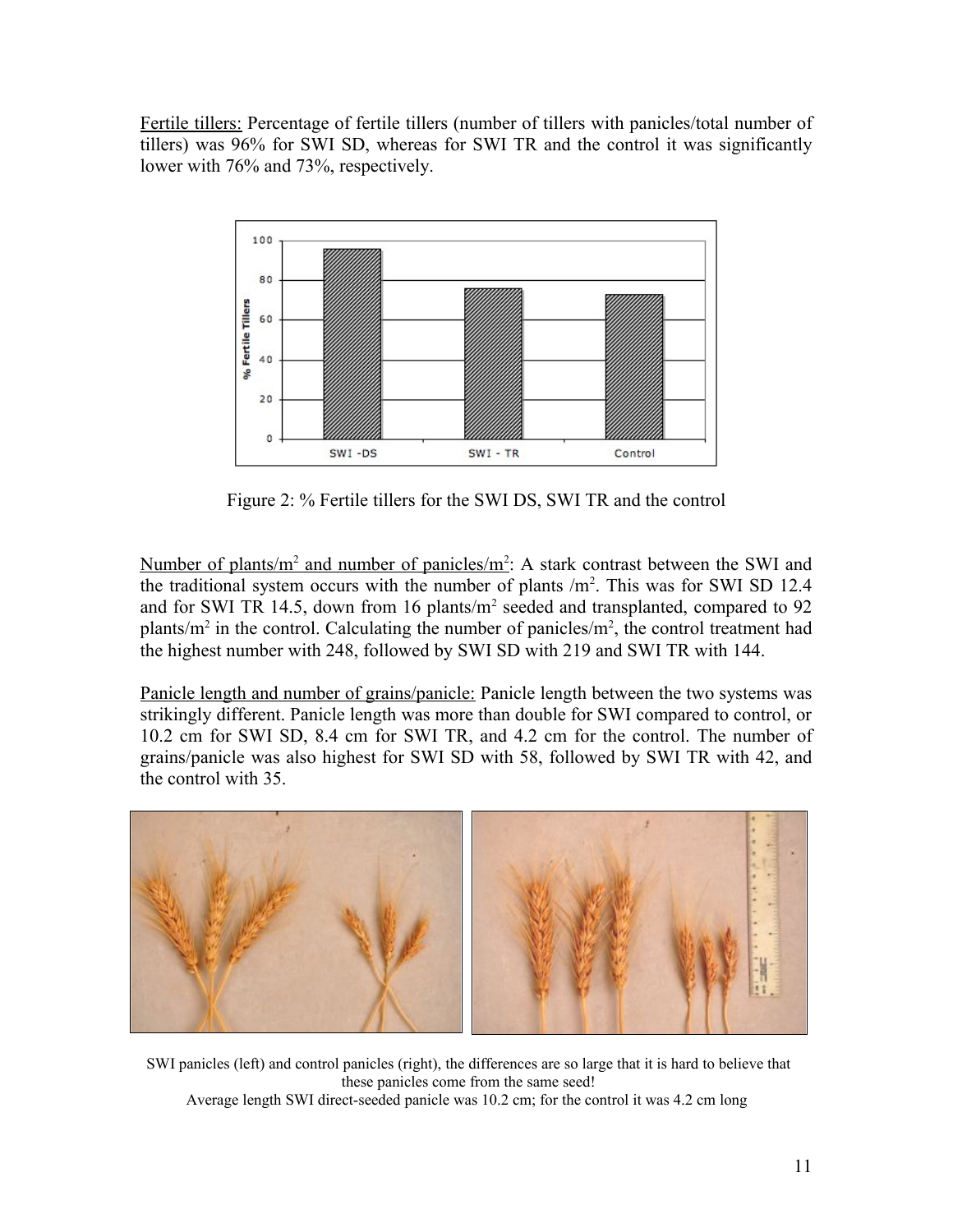Thousand-grain-weight: this statistic was highest with SWI DS being 28.1 g, a little lower with SWI TR with 27.0 g, and remarkably lower for the control with 21.1 g.

# **3.2. Weeding**

Weeding practices were applied for the SWI treatments as done under SRI. The conoweeder was used after plants were well-established, on average 2 times in SWI DS, and 1-2 times in SWI TR. Hand weeding complemented cono-weeding by removing weeds that were close to the plant base. For the control, all weeding was done by hand. Times needed for weeding are shown in the following table.

Table 4: Weeding time in SWI and control plots, and number of weedings during the cropping season (average of three villages)

|                               | <b>SWI-DS</b> | <b>SWI-TR</b> | Control                  |
|-------------------------------|---------------|---------------|--------------------------|
| Hand weeding                  | 1-2 times     | 0-2 times     | 1-2 times                |
| hours/ha                      | 86            | 68            | 294                      |
| Cono weeder                   | 2 times       | 1-2 times     | $\overline{\phantom{0}}$ |
| hours/ha                      | 63            | 34            | -                        |
| Total weeding hours/ha        | 149           | 102           | 294                      |
| Total weeding (person day/ha) | 18.6          | 12.8          | 36.8                     |

Total weeding time in the control plot (36.8 person days) was two and three times higher compared to the SWI DS (18.6 person day) and SWI TR (12.8 person day), respectively. In SWI TR, less time was needed compared to SWI DS. Transplanted seedlings were bigger then weeds, thus there was less competition between wheat and weeds, and the weeding was less labor-intensive. In the direct-seeded treatment, on the other hand, both weeds and wheat germinated at the same time, and controlling weeds needed more time.

Comparing weeding time for wheat and rice, hand weeding the control plots with wheat required 37-person days/ha, whereas for rice, it was 28-person days/ha (Styger, 2009). With a broadcast crop such as wheat, it is difficult to distinguish between the crop and the weeds, and removing weeds takes longer compared to rice, which is transplanted into pockets.

# **3.3. Irrigation**

For the SWI plots, we followed the same irrigation principles as with last season's SRI plots: to apply just the amount necessary to maintain an estimated optimum level of moisture in the soil. Unlike rice, wheat does not tolerate flooding, and more than 48 hours of stagnant water damages the crop. Thus, conventional irrigation management for wheat already alternates irrigating and drying of the plot, similar to SRI irrigation principles. Following their conventional practice, farmers irrigated their plots to a depth of 5cm. Due to the light texture of the soils, this irrigation water infiltrated after one day. We monitored the number of irrigations and the time required to irrigate the different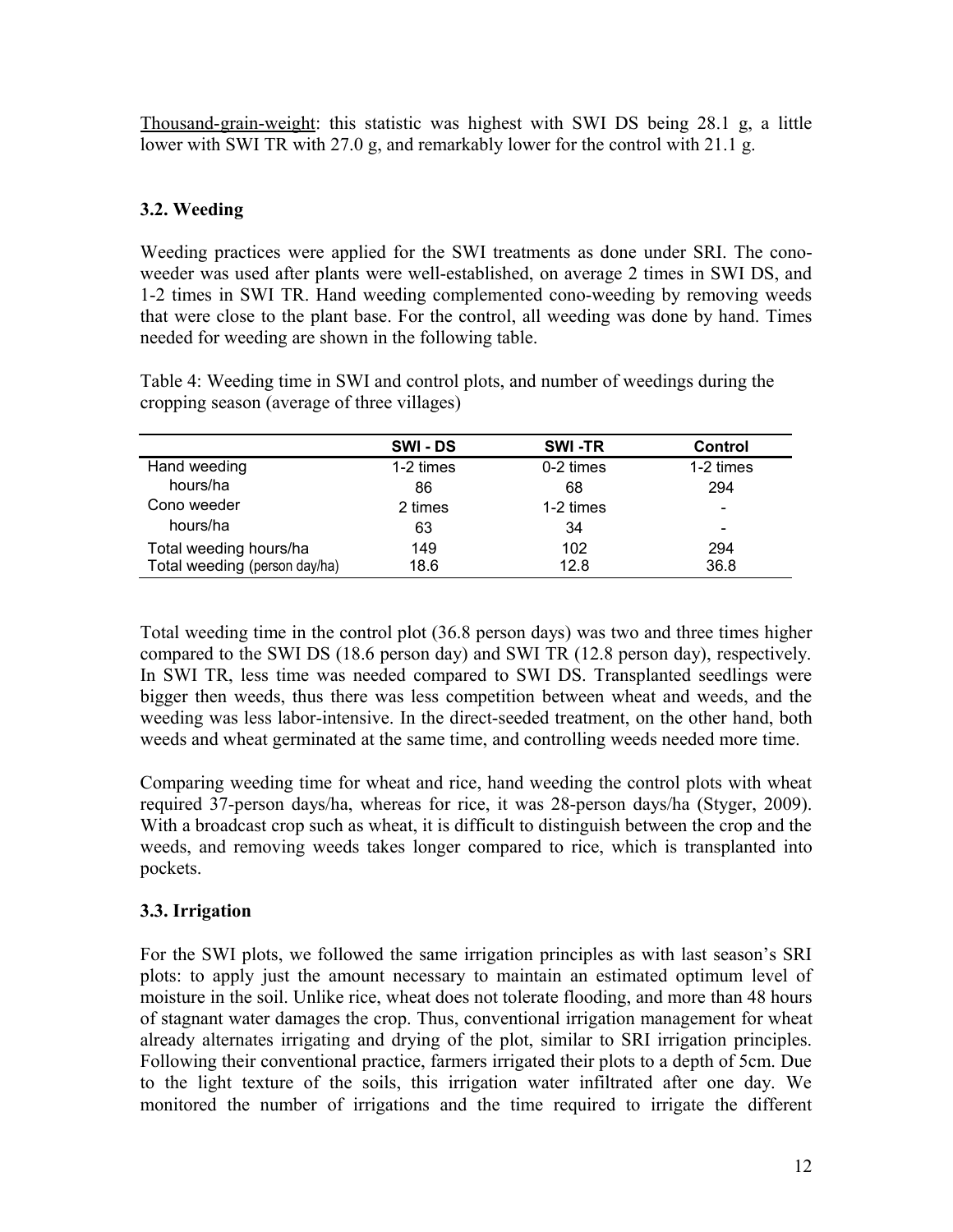treatments (see Table 5).

|                                    | <b>SWI-DS</b> | <b>SWI-TR</b> | Control |
|------------------------------------|---------------|---------------|---------|
| Number of irrigations              | 9             |               | 9       |
| Time of irrigation (hours/ha)      | 298           | 285           | 405     |
| Time of irrigation (person day/ha) | 37            | 36            | 51      |
| Irrigation time (% of control)     | 74%           | 70%           | 100%    |

Table 5: Time and number of irrigation for two SWI treatments and the control

The number of irrigations was the same for both SWI and the control, except for one irrigation less for the transplanted version, because transplanting took place after the first irrigation had taken place in the other treatments.

To our surprise, irrigation water use was reduced by 26% for SWI SD and by 30% for SWI TR compared to the control. There are two major reasons: i) water is distributed more quickly and evenly across well-leveled fields; thus less water was needed compared to non-leveled plots, and ii) organic matter application had a remarkable impact on the water-retention property of the soils. Organic matter reacted like a sponge and retained water longer in the crop-rooting zone. Thus it was possible to use less water for each irrigation event. Control plots, on the other hand, with low soil organic matter content, had a lower water-holding capacity. Irrigation water infiltrated quickly to greater soil depths and was no longer available to the plants.

#### **3.4. Some considerations on labor**

Labor requirements for the three treatments are shown in Table 6.

Table 6: Labor required for various cropping activities for two SWI treatments and the conventional system (person day/ha)

|                                      | SWI-DS<br>person-days/ha | SWI-TR<br>person-days/ha | Control<br>person-days/ha |
|--------------------------------------|--------------------------|--------------------------|---------------------------|
| Soil preparation                     | 28                       | 28                       | 26                        |
| Seed coverage                        |                          |                          | 88                        |
| Seeding                              | 32                       |                          | 3                         |
| Nursery management                   |                          | 10                       |                           |
| Transplanting                        |                          | 20                       |                           |
| Weeding                              | 19                       | 13                       | 37                        |
| Irrigation                           | 37                       | 36                       | 51                        |
| Harvest* (estimated from rice)*      | 31                       | 31                       | 31                        |
| Threshing (estimated from rice)      | 14                       | 9                        | 13                        |
| <b>Total labor</b>                   | 160                      | 147                      | 248                       |
| Yield (kg/ha)                        | 2220                     | 1400                     | 1970                      |
| Wheat grain yield /day of labor (kg) | 13.8                     | 9.5                      | 7.9                       |

\* SRI report (Styger, 2009, p.29)

\*\* SRI report (Styger, 2009, p.29), to thresh 1 ton of rice took 6.2 person day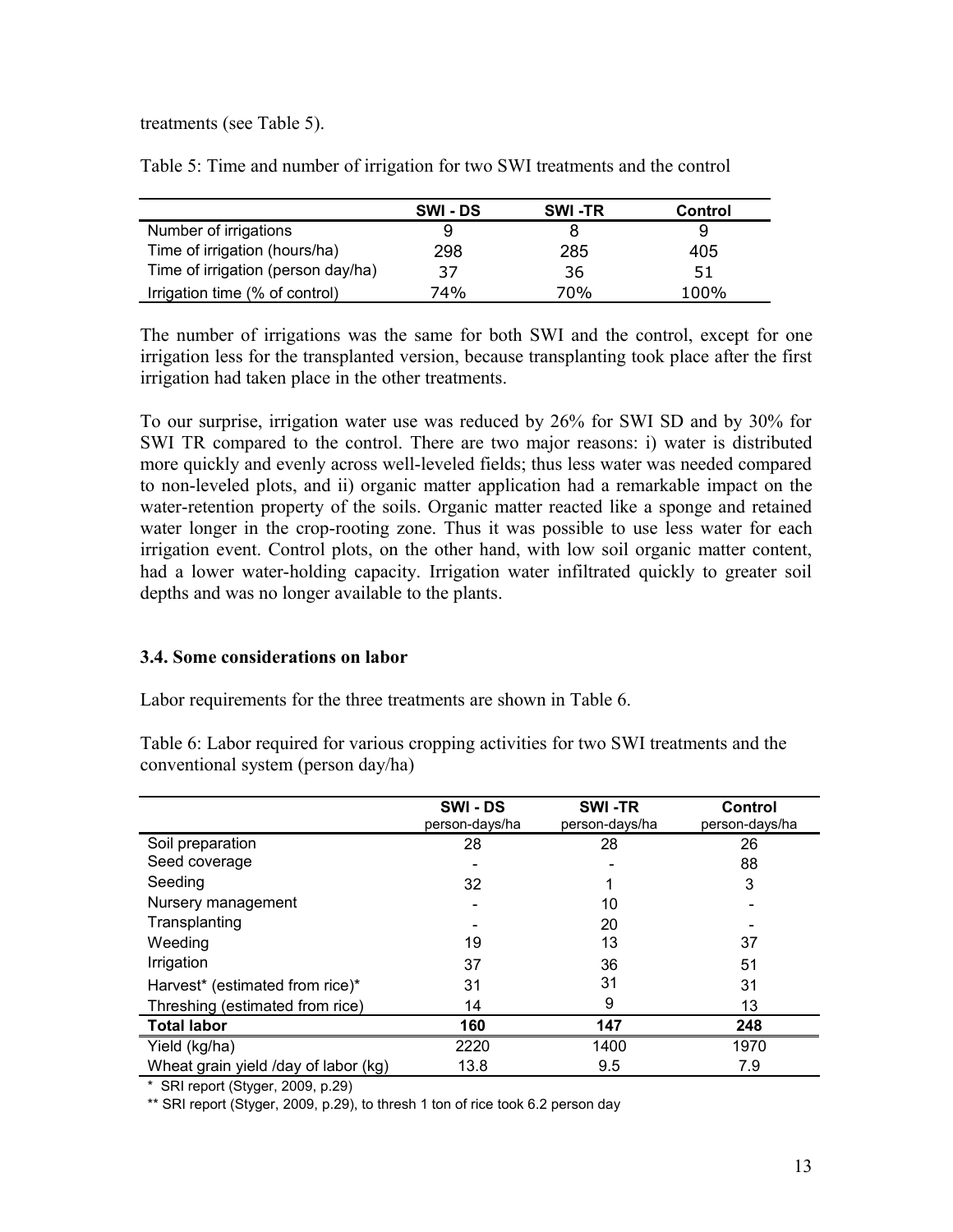Labor needed for soil preparation under SWI was slightly greater (28 person-days) compared to control (26 person-days) due to the necessity of field leveling. Nevertheless, the time needed to level the small plots was minimal.

The most labor-demanding task for the wheat crop was the time needed to cover seeds with soil: 88 person-days/ha. This includes digging the soil, its transportation to the wheat field, and covering the seeds. In the control plots, farmers covered seeds with soil four times over a period of 15-20 days after seeding.

To plant the crop, both SWI treatments - the direct seeding in pockets by hand, and the transplanting of seedlings - required about 31-32 person- days/ha. On the other hand, broadcasting of seeds - as done in the control plots - required only 3-person days/ha.

As seen above, labor for weeding and also for irrigation was significantly lower in the SWI treatments compared to the control plot. We estimate that harvest time is the same in the three treatments, and that threshing time is proportional to yield.

In total, labor requirement under the SWI system was only 60-65% (or between 147-160 person day/ha) of that needed for the control plots (248 person day/ha). Looking at the returns per day of labor, the farmers produced under SWI DS 13.8 kg of wheat, under SWI TR 9.5 kg, and under the control treatment 7.9 kg, which is an increase from SWI SD to the control of 74%. Thus, despite the fact that the yields were not very satisfactory this season, the saving of labor alone should make SWI an attractive alternative to farmers.

#### **4. Discussion**

#### **4.1. Low yield levels**

An important reason for low yield levels was the planting of the crop in late December/early January. Under an optimal cropping calendar for wheat in this area, planting is done between October15 and November 15, and harvesting no later than the end of February. This way, the crop can develop during the cool season, from November to February. By March, temperatures are rising again, and hot winds are blowing. In our test, flowering and grain-filling, a critical stage for yield determination, took place in March. According to Bitzer and Herbek (2009), the longer this filling period lasts, the greater the chance for a high yield. If this period is shortened due to hot, dry weather or serious disease conditions, yields will tend to be lower.

A reason for late planting is the difficulty for farmers to prepare, plant and irrigate the wheat fields while the rice crop is still growing. Wheat and rice are not planted on the same fields. Wheat prefers a light soil, and rice is planted on heavy clayey soils. As most diesel motor pumps are used during the main season in the rice fields, and during the offseason moved to the wheat fields, availability of the diesel motor pump may be another reason why fields are planted late. Nevertheless, farmers adopting SRI practices during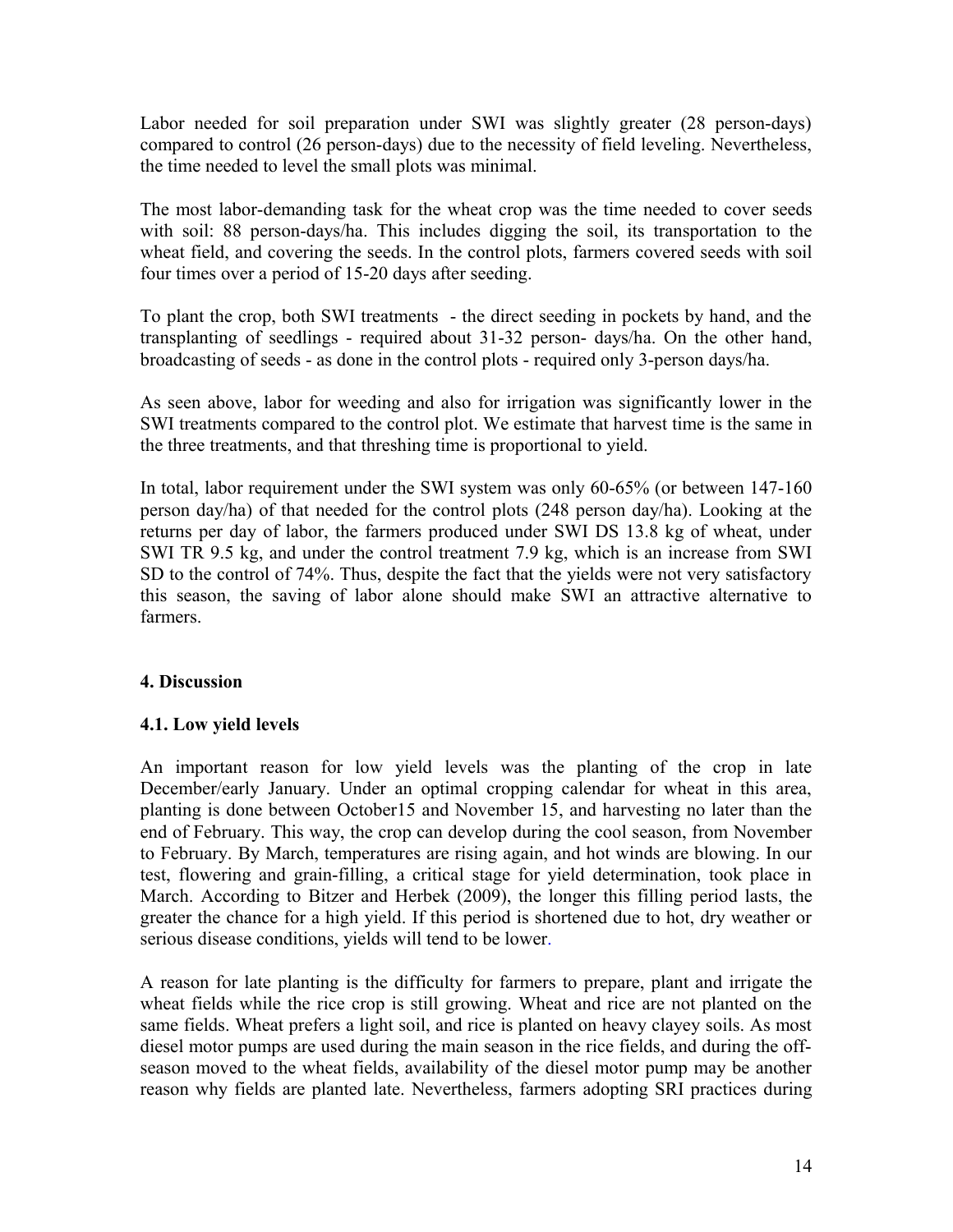the main season can shorten the rice cropping cycle by one to two weeks, as witnessed during the SRI evaluation in 2008/2009 (Styger, 2009). This would allow planting the wheat crop one to two weeks earlier, which can make a significant difference in targeting the optimal cropping calendar. Another reason that further delays the cropping season is the practice of covering seeds with topsoil. A good diagnostic at the village level would be important, to identify ways how to respect the optimal planting times.

#### **4.2. Plant spacing under SWI was too wide**

Spacing at 25cm x 25cm, as for SRI, was apparently too wide. Wheat plants did not establish good ground coverage, and there was much empty space between plants, despite the high number of tillers/plant under SWI. A denser planting can be recommended. Optimal density is yet unknown. It should be wide enough that wheat plants can tiller profusely, but dense enough that empty spaces between the plants can be minimized. With an increased number of plants/ $m<sup>2</sup>$  and the high tillering rate of SWI plants, we may expect yield levels to increase significantly beyond this first year's results.

#### **4.3. Pocket mortality under SWI was too high**

Another yield- reducing factor was the mortality of the SWI pockets. The mortality rate was higher under the direct seeded treatment (22%) compared to transplanted (9%), and higher when direct-seeded into dry soil (28%) as compared to humid soil (11%).

Seeding one seed per pocket did not allow for a buffer in case of germination or early transplanting problems. Thus, it might be better to seed 2-3 seeds/pocket, which can be thinned to 1 plant/pocket once the plants are established. Various seeding techniques should carefully be evaluated, including thinning tried out several ways. Next to plant establishment and growth observation, labor requirements should be carefully monitored, in order to assess the optimal returns to the management of this cropping phase.

Direct seeding onto moist soil is an innovation for the region, as farmers normally broadcast their wheat seeds onto dry soil. As tested in one village, the survival rate, plant establishment and subsequent growth of wheat plants were much improved in the plot that was irrigated before seeding. Farmers traditionally adhere to dry seeding to avoid germination before the seeds are covered with soil.

#### **4.4. Direct seeded SWI performed remarkably better than transplanted SWI**

It was an absolute novelty in the region to transplant wheat seedling from a nursery. Wheat seedlings at the two-leaf stage were far more fragile, and their stems were much weaker than for the rice seedlings at the same level of development.

Transplanting did not improve but rather slowed crop development as compared to direct seeding. Recovery after transplanting shock took some time, whereas the direct-seeded plants grew faster and more vigorously. In all three villages, all measured yield parameters – such as the number of tillers/plant, panicles/plant, panicles/ $m^2$ , % fertile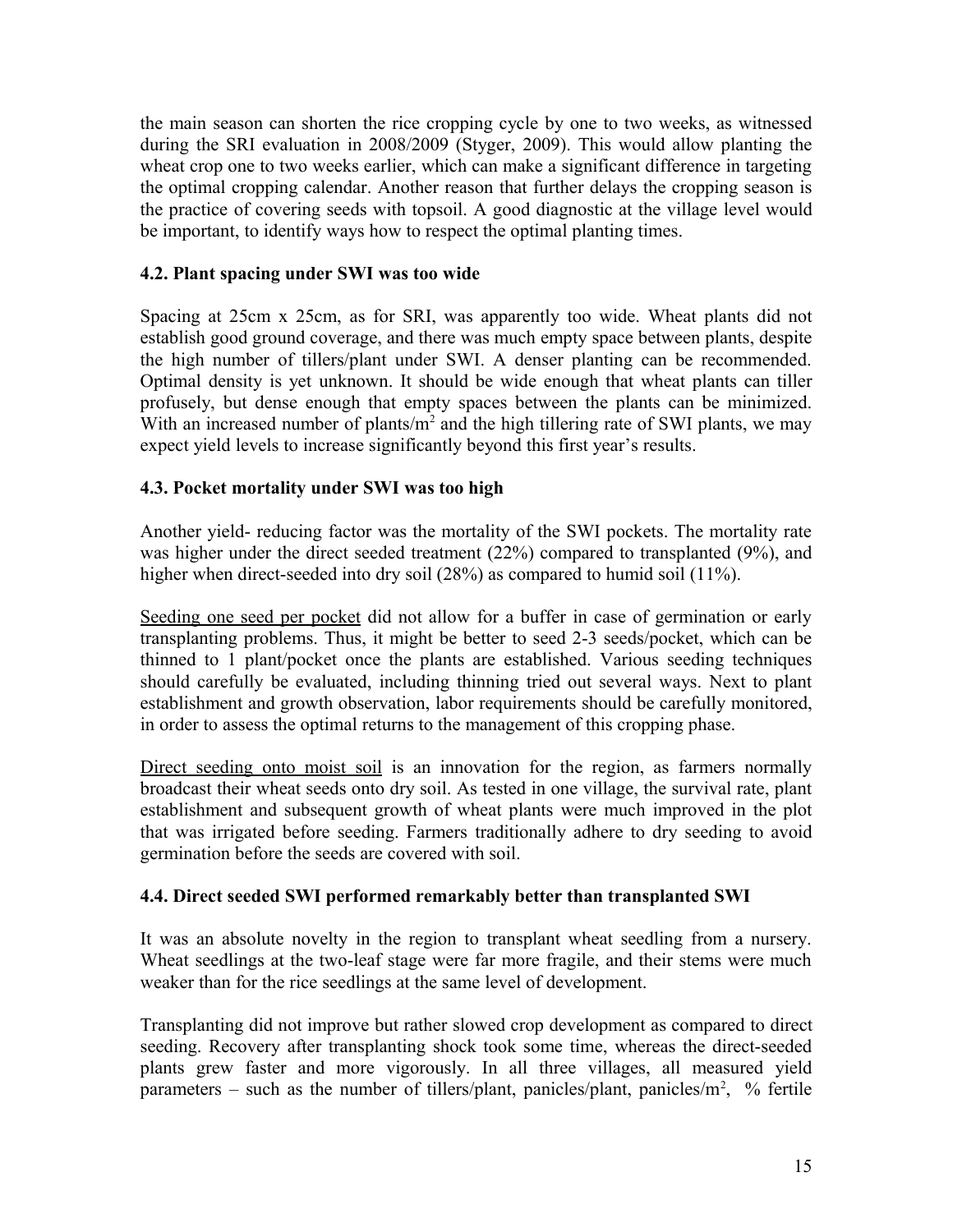tillers, panicle length, and number of grains per panicle-- were substantially lower under SWI TR compared to SWI SD. The only superior result was the improved survival rate of 91% for SWI TR compared to 78% under SWI SD. Crop development and subsequent ripening of the panicles under SWI TR were not as uniform as under the direct seeded treatment, and some of the smaller and younger panicles were not fully ripe at harvest.

It would seem that transplanting from a nursery is not a viable alternative for wheat, although this result should probably be evaluated in another trial now that farmers are gaining experience with both SRI and SWI concepts and practices. Future efforts should focus on further developing the direct-seeding technique in pockets.



SWI transplanted - SWI direct seeded SWI treatments in Horogoungou: Note a better survival rate of SWI TR compared to SWI SD, but its plants have fewer tillers compared to the direct-seeded plot.

#### **4.5. Observations on tillering and the crop cycle**

Highest increase in tillering was observed in SWI immediately before flowering. This differs from our observation of the SRI crop, where the increase of tiller numbers declined before flowering (see graphs). In the control plots, tiller increase after 40 days seemed linear.





Figure 3: Tiller development under SWI – note the initial slow increase, until 40-50 days, when tiller numbers increased much faster until flowering at 70 days.

Figure 4: Tiller development under SRI – note the fast increase in the beginning, before it slows down as flowering approaches at 90 days (graph from Styger, 2009a, page 23)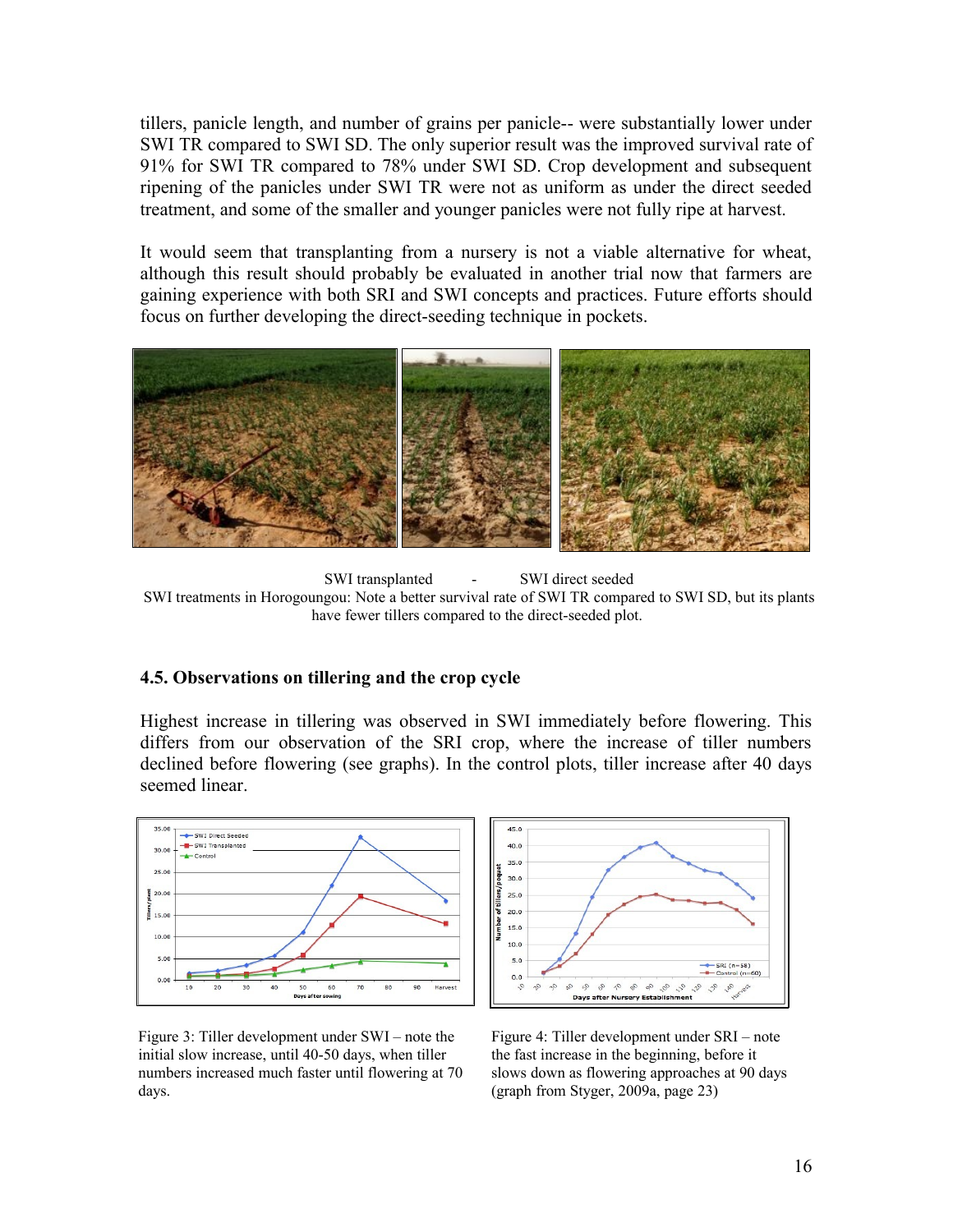For the SWI plants, the growth period seemed to extend longer, and SWI plots remained green longer compared to the traditional plots, although harvest could be done at the same time. Crowding of plants in the control plots seemed to accelerate both yellowing of the plants and their maturation, thus reducing the length of the grain-filling period. This certainly resulted in the lower 1,000-grain weight in the control (21.1 g) compared to the SWI treatments (27g and 28.1 g). Interestingly, this observation is contrary to what we observed with the SRI rice crop, which developed faster than the control plots. The crop cycle under SRI was one to two weeks shorter compared to the control plots (Styger, 2009a).



SWI plot in Hara Hara at 83 days after seeding. SWI plot in front, control plot in the back. SWI fields stayed longer green and had a longer grain filling period compared to the control plots.



SWI test in Douegoussou 75 days after seeding. SWI plot in front, control plot in the back. SWI plots had a prolonged grain-filling period. In the control, where plants were crowded, maturation was advanced. Plots were harvested at the same time.

#### **4.6. The practice of covering seeds with external soil**

The practice of covering seeds with external soil shows a number of disadvantages: i) extremely high labor requirements, ii) delay in establishing the crop, and iii) environmental degradation around the wheat fields from removal of topsoil and digging around tree roots,

The second and third points were discussed earlier. The first point can be illustrated by what happened this year in the village of Horogoungou. It took villagers three weeks to dig, transport and apply soil to a 3.5 ha PIV. Although the PIV had already been seeded (into dry soil) in early December, the first irrigation could only be done by late December, after the soil covering was finished. This pushed the cropping period back into the non-optimal period for wheat cultivation, so that the maturing phase coincided with increasing temperatures and the hot winds. Thus, this delay had a yield-reducing impact.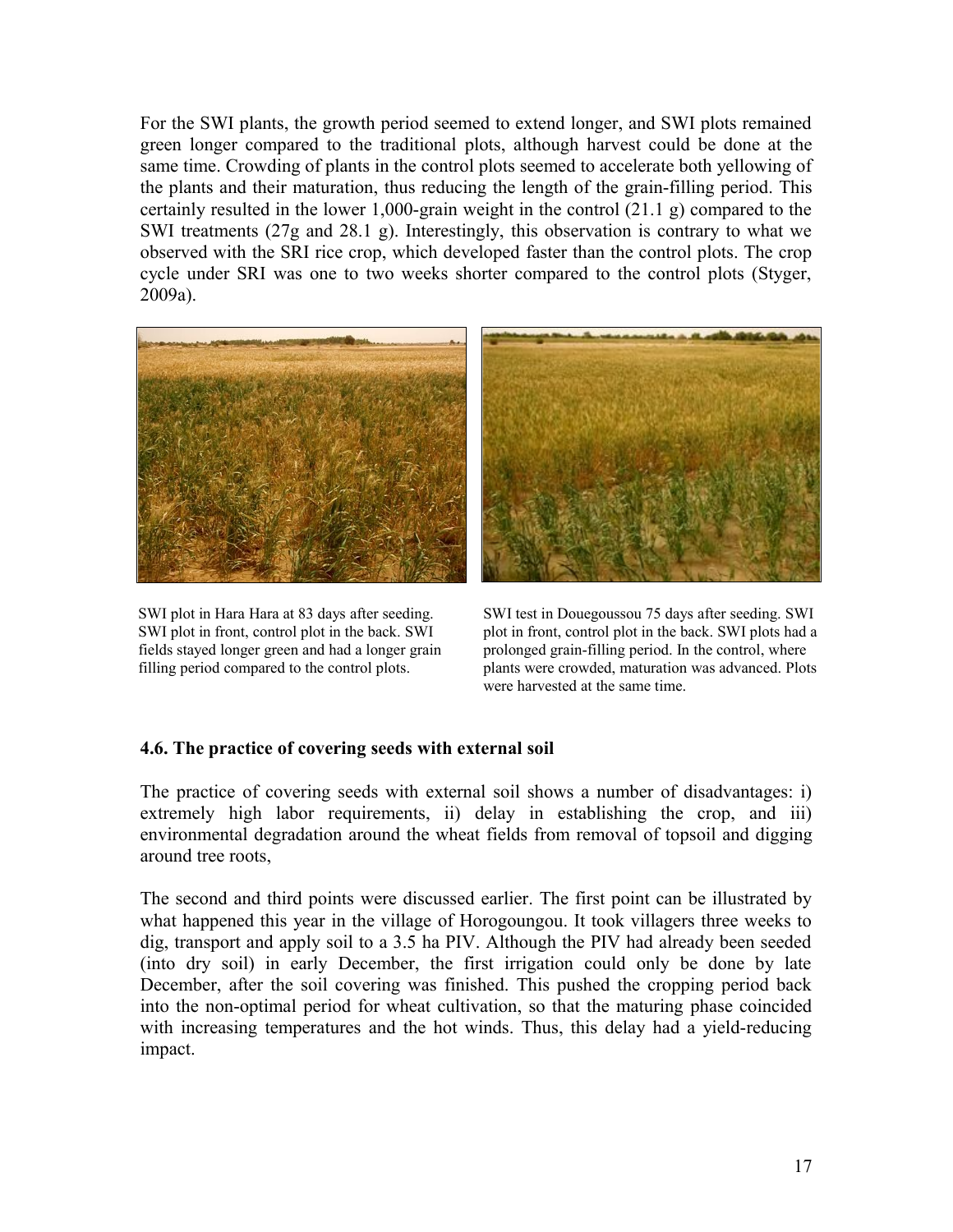#### **5. Conclusions and recommendations**

Yield levels for our tests were low to medium compared to the regional average. We attribute this to a late planting under which wheat maturation coincides with the hot winds and rising temperatures, thus reducing yields. Direct-seeded SWI showed a 13% yield increase over the control, but yields under the transplanted treatment were 29% less than the control. While a 13% increase is not very high, we believe that there is much potential for further yield increase by reducing plant spacing, reducing plant mortality of pockets, and by working out more optimal timing for planting. Optimal plant spacing is still to be determined; future tests could try spacing plants within the line at 20cm, 15cm and 10cm. Spacing of 25 cm between the lines could be maintained, or slightly reduced to 20 cm, to allow the use of the cono-weeder. With the reduction of plant spacing, the number of plants/m<sup>2</sup> will increase. In combination with the observed higher tillering rate, the high percentage of fertile tillers, the larger panicles with a larger number of grains, and a higher 1000-grain weight, there could be much potential for significant yield increases compared to what we obtained this year.

Significant improvement with SWI was obtained in labor and water productivity. Labor requirement for SWI was reduced by 35-40% compared to the control. The return to labor (wheat produced per unit of labor) under SWI SD increased by 74% over the control. Alone these findings should make SWI attractive to farmers. SWI allows also starting the cropping season earlier, as no time is needed for seed covering, which by itself will already improve yield levels.

The practice of covering seeds with external soil results in the disadvantages of environmental degradation, extremely high labor demand, and a delay in the start of the cropping period. This old practice could be replaced by the application of organic matter, such as manure or compost. Manure and compost would improve soil structure, provide improved fertilization over topsoil application, and would improve the water holding capacity of these light soils. Manure application together with a good field leveling has led to a saving of irrigation water needed of 25-30%, an important consideration in the region, where water limitations present a major constraint. Organic matter acted like a sponge, and soils remained moist with less water

Transplanted wheat, a great novelty in the region and in Mali, seems less promising. Seedlings at the two-leaf stage were more fragile than rice seedlings at the same stage. Transplanted seedlings did not grow quickly and vigorously, and showed a delay in development compared to the direct-seeded treatment. All yield parameters were lower compared to the direct-seeded treatment. Given that these results are based on only one trial, however, it would be good to retest, by also taking into account proposed modifications from this first SWI experience.

Focus on developing direct-seeding techniques points to testing seeding machines, where seeds are covered at the same time as the seeding is done. Seeding machines for smallseed crops, such as wheat and rice currently available in Mali, allow only for seeding in continued lines. We plan to have a prototype of a simple seeding machine developed that